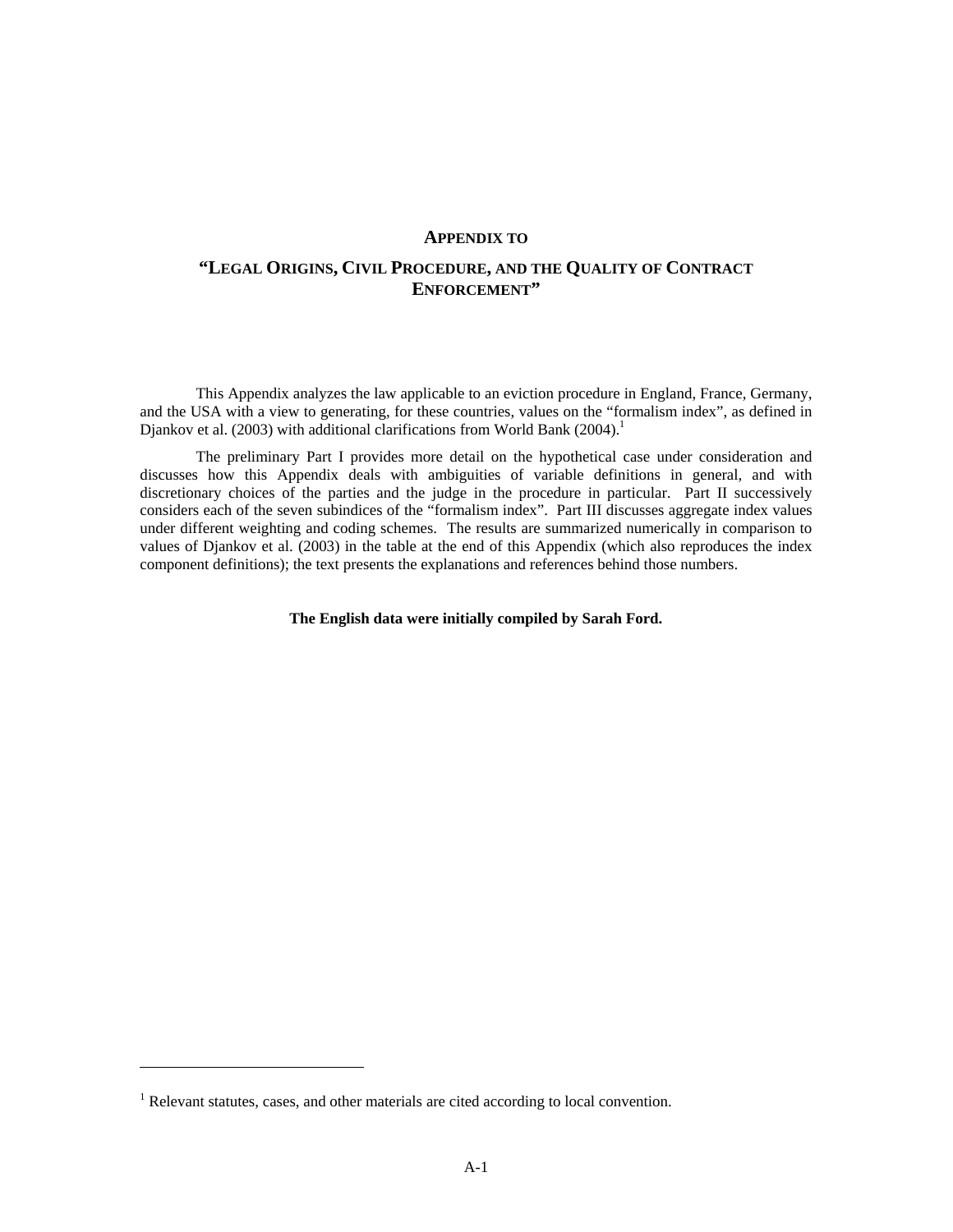### **I. PRELIMINARY REMARKS**

#### **A. More details on the hypothetical case under consideration**

As mentioned above, and following Djankov et al. (2003), the hypothetical case under consideration is an eviction proceeding by the landlord against a residential tenant for failure to pay rent in the most populous city in every jurisdiction, i.e., Paris, Berlin, London, and New York City for France, Germany, England, and the US, respectively. The choice of city is very important for the US, since the relevant procedure is regulated by state law. In what follows, this Appendix therefore generally refers to New York law for short.

Note in this connection that England and New York City provide special procedures for eviction claims: the possession claim under CPR Part 55 in England, and the non-payment variant of the summary proceeding to recover possession of real property under RPAPL  $\S 732$  in New York City.<sup>2</sup>

To match the other data in World Bank (2004) (Djankov et al. 2003 do not provide a reference date), this Appendix generally refers to the law in force in 2003, but also mentions changes in the immediately preceding years in the footnotes.

Many details of the case facts and litigants' and judges' behavior bear on the index values. Djankov et al. (2003, 460) specify that the parties do not settle, and that compliance with the judgment is not voluntary. To fill in remaining gaps, the present discussion relies on further details provided in World Bank (2004). These include, in particular, that each party attempts to call one witness, that the claimant is 100% right, and that the court decides every motion for the claimant and grants the claimant's claim in its entirety (109).

### **B. Choices by parties and judges**

-

Unfortunately, the details provided in Djankov et al. (2003) and World Bank (2004) do not address all relevant issues, even assuming that unusual moves do not happen, such as a request for the disqualification of a judge, or, in New York, for a jury trial.

In particular, the law often grants the parties and/or the judge the choice between "formalist" and "non-formalist" alternatives. For example, English parties can choose whether to introduce written witness statements in advance of trial ("formalist"), or oral witness testimony at trial ("non-formalist"). Similarly, German judges can choose whether to request a written opposition by the respondent or not ("formalist" and "non-formalist", respectively). Which alternative should determine the country's index value?<sup>3</sup> The general approach of this Appendix is to consider both the most "non-formalist" option provided by the law, and, alternatively, the option generally chosen in practice. Initially, the discussion for each component will follow Balas et al. (2009 [ms p. 10]) and consider only the black-letter law, i.e., the most "non-formalist" option allowed by the law. The numbers in the table at the end refer to this option. Then the discussion will also note, however, where usual practice does not follow the "non-formalist" approach. As will be

<sup>&</sup>lt;sup>2</sup> The latter provision is made applicable in New York City by NYCRR 208.42(d). In England, CPR Part 55 II also offers an "accelerated possession claim", but this is confined to a limited class of possession claims not in principle based on unpaid rent (CPR Rule 55.11/12: undisputed claims brought under s. 21 Housing Act 1988 to recover possession under an assured shorthold tenancy), and hence the present discussion refers to the more general procedure. On the French "procédure de référé" (which is not limited to eviction or real estate litigation), see below n. 5 and accompanying text.

 $3$  Some of the variable definitions in Djankov et al. (2003) are phrased in terms of what is "normally" done, "most likely", etc. in the jurisdiction. This might suggest that prevailing practice should be decisive. However, the language of the variable definitions is not very precise in this regard. For example, the variable "filing" "equals one if the complaint is *normally* submitted in written form to the court, and zero if it *can* be presented orally." (Djankov et al. 2003,464 (emphasis added)). Both "alternatives" can obviously be true simultaneously.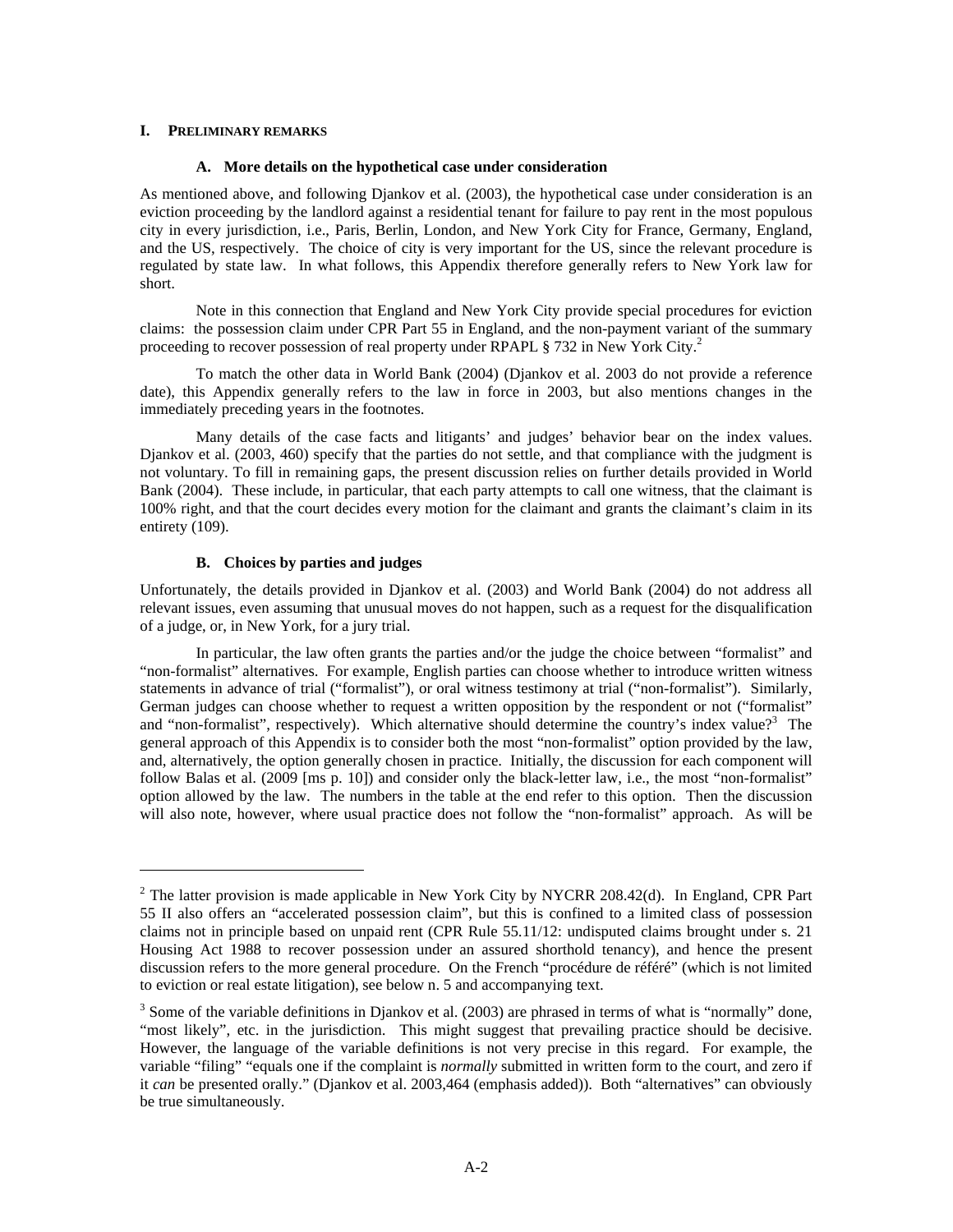seen, the distinction is ultimately not crucial for assessing the relative "formalism" of the four jurisdictions.<sup>4</sup>

A particularly fundamental choice is that between the French standard procedure ("procédure au fond") and an accelerated and, in theory, preliminary procedure ("procédure en référé"). The discussion will generally refer to the latter, which is both less "formalist" and the standard choice of French landlords seeking an eviction.<sup>5</sup> The problem is that the "procédure en référé" is not meant to handle seriously disputed cases, and would be converted into the standard "procédure au fond" if the judge had a serious doubt as to the right outcome of the case. Hence, if the judge thought that she needed to hear the witnesses nominated according to the World Bank instructions, the procedure would be converted. This would change the rules applicable to subsequent actions, which would matter notably for whether appeal suspends execution of the judgment. Since the World Bank instructions indicate, however, that the claimant is 100% right and the judge decides all motions for the claimant, it appears reasonable to assume that the judge will not consider it necessary to hear the proffered witness testimony and hence will not convert the procedure; this also corresponds to the reality of eviction proceedings where in the great majority of cases the respondents have no serious defense to offer (in fact, most do not even appear at trial, so that default judgment is entered against them).

#### **C. Ambiguous variable definitions in general**

Beyond parties' and judges' choices, ambiguous variable definitions are a more general problem. The discussion of the individual index components will reveal many more instances of it.

Given that the "formalism index" has 22 components, it is impractical to consider all possible permutations of different component interpretations, as done in Spamann (forthcoming) for the "antidirector rights index" (for example, with two possible interpretations per component, the number of permutations would be  $2^{22}$ ). Fortunately, considering all permutations also appears unnecessary. The goal of the present exercise is to evaluate the formalism of civil procedure in the four key jurisdictions by the measure of the "formalism index", but otherwise independently of Djankov et al. (2003). This goal is well served by choosing in each case the most sensible interpretation, while indicating how different choices would influence the result.

As a byproduct, the discussion of component definitions' interpretation will demonstrate many occasions for misunderstanding that can wreak havoc on the consistency of data collected with the help of a large group of unconnected contributors.

-

<sup>&</sup>lt;sup>4</sup> See below n. 51 and 53 and accompanying text.

 $<sup>5</sup>$  See JCl Proc. Civ. Fasc. 382 no. 26 et seq. (1995).</sup>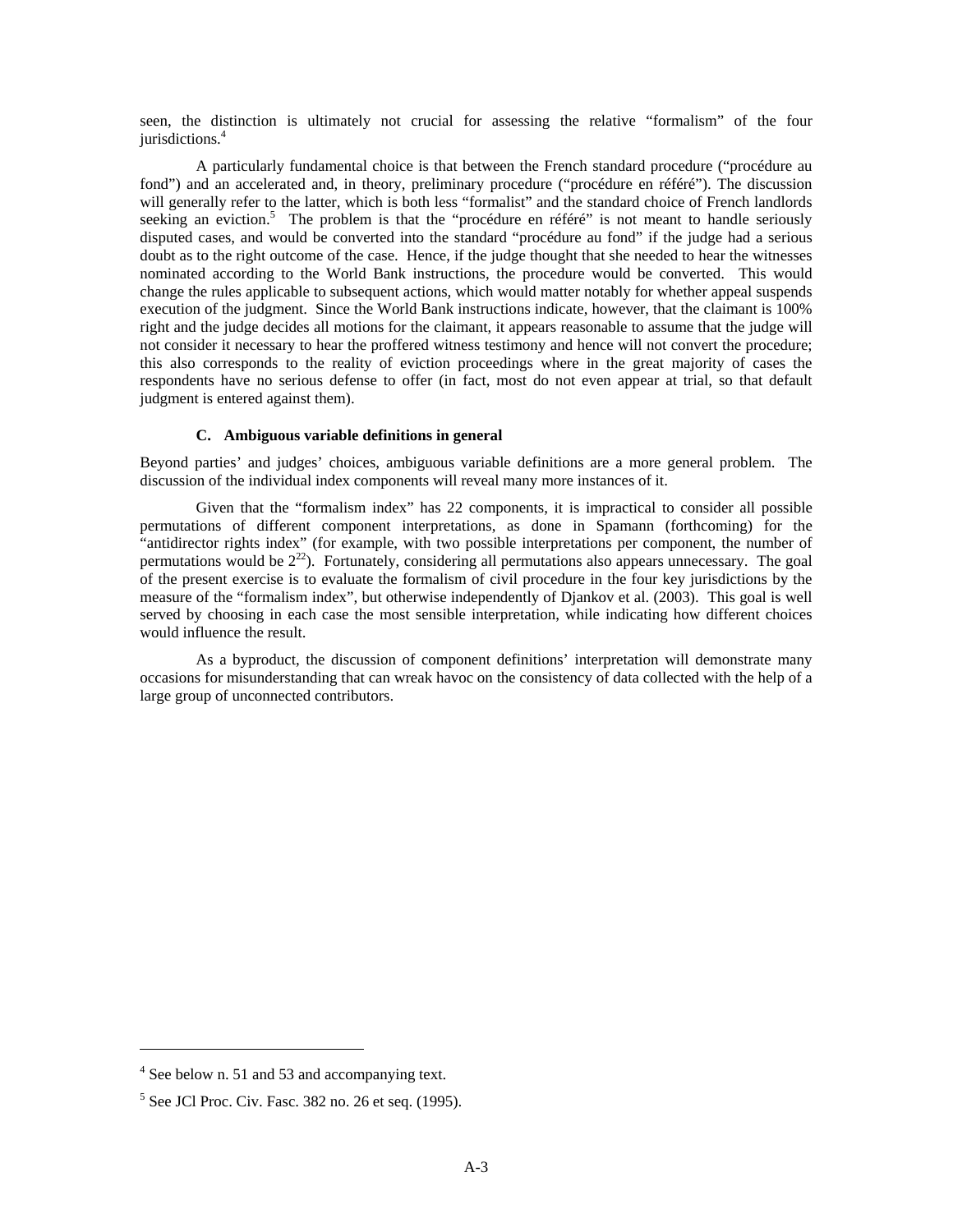### **II. LEGAL ANALYSIS**

 $\overline{a}$ 

### **A. "Professionals vs. Laymen"6**

In all four jurisdictions, eviction proceedings are heard by a professional judge, but representation by a licensed attorney is not mandatory (in New York, legal representation would be required if the party were a corporation).<sup>7</sup> In three jurisdictions, the competent court would be a specialized "small claims" court: the "Tribunal d'Instance" in France, the "Amtsgericht" in Germany, and the Housing Part of the New York City Civil Court in the US.<sup>8</sup> In England, however, the "possession proceeding" must usually be litigated in the County Court, which is a court of general jurisdiction.<sup>9</sup>

# **B. "Written vs. Oral"**

The complaint must be filed in writing in all jurisdictions except Germany.<sup>10</sup> In Germany, submissions to the "Amtsgericht" may be made orally to the clerk of the court, even though litigants practically never avail themselves of this opportunity (indicating that the use of written documents can actually *simplify* things).11

<sup>9</sup> The County Court's jurisdiction in possession claims is laid down in CPR Rule 55.3(1); CPR Rule 55.3(3) with 55PD1.3 provides that a possession claim can be brought in the High Court's Chancery Division only in exceptional circumstances.

This Appendix follows Djankov et al. (2003) and classifies the County Courts as courts of general jurisdiction. In the final analysis, the reason is that they may hear nearly all types of claims, whereas the jurisdiction of the High Court is reserved for important or complex litigation with a value of £15,000 or more (cf. 07PD2.1 and 07PD2.4; and Zuckerman on Civil Procedure para. 3.7). The full argument, however, is much more complex than this. After all, like the competent courts in the other jurisdictions, the English County Court is the lowest available court, and it does have jurisdiction over small claims. The mere fact that, by its specific wording, the CPR frame the jurisdiction of the High Court as an exception to that of the County Court, rather than the other way around, could hardly be sufficient reason to consider the latter a "general" as opposed to "specialized jurisdiction court." Nor could the fact that the County Court handles the majority of all litigation (Andrews para. 22.02) – this is also true of the courts of the other jurisdictions listed above. Instead, what is determinative here is the considerably higher value threshold of County Court jurisdiction compared to these other courts. As already mentioned, this threshold is at least £15,000 (07PD2.1 and 07PD2.2), which is more than four times higher than that of the German "Amtsgericht" ( $\bigoplus$ ,000, see §§ 71 I, 23 no. 1 GVG), and more than three times higher than for the French "Tribunal d'Instance" until 2003 (€7,600, see the former Art. R 321-1 COJ as amended by decree 2001-373 of 27 April 2001 with effect 1 January 2002; before that, the amount was FF50,000 since decree 98-1231 of 28 December 1998; the amount is now €10,000, see Art. L. 321-2, R. 311-1 COJ). In addition, the £15,000 threshold is only a lower limit, and other conditions need to be fulfilled for the case to go to the High Court, see 07PD2.4. These thresholds imply that the County Court will be much more geared towards sizeable claims than the other three courts.

<sup>10</sup> Cf. for England CPR Rules 7.2., 16.2, 55.3(5), 55.4, 22.1, PD55 1.5; for France Art. 53-55, 56 no. 1, 485, 651 para. 2 NCPC (the declaration to the clerk of the court, Art. 847-1 NCPC, is not applicable even in the "procédure au fond", since the expulsion claim is considered of indeterminate value, see Cass Civ<sup>2</sup> 18

<sup>&</sup>lt;sup>6</sup> Quotations without attribution come from the subindex and component definitions in Table 1 in Djankov et al. (2003), which are reproduced in full in the table at the end of this Appendix.

<sup>&</sup>lt;sup>7</sup> On the possibility to litigate without a lawyer, see Art. 827 NCPC (applicable also in "référé" procedures, see JCl Proc. Civ. Fasc. 382 no. 5 [1995]), § 78 ZPO, and for England Andrews para. 6.07-08. The New York exception is in CPLR § 321(a).

<sup>&</sup>lt;sup>8</sup> See Art. L. 321-2-1 COJ (formerly Art. R. 321-2 COJ); § 23 no. 2(a) GVG; and CCA § 110(a)(5) and NYCRR 208.42(a). That being said, France and Germany have even "smaller" courts and procedures, respectively, that are not applicable in the eviction case: the "juge de proximité" in France, and the judge's discretionary choice of procedure in claims involving less than €600 in Germany (§ 495a ZPO).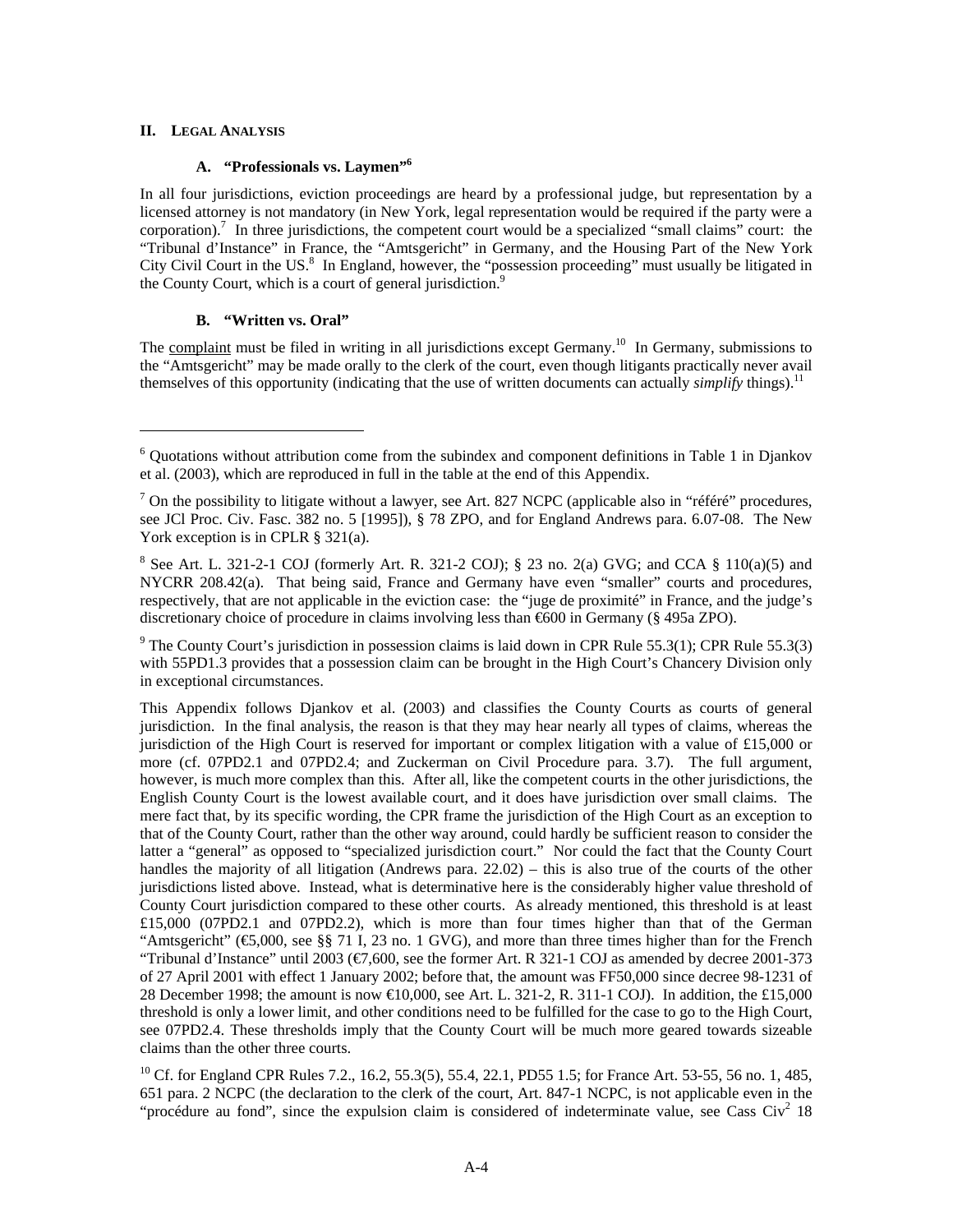Service of process is in writing in all four jurisdictions.

Only England requires that a defense be submitted in writing.<sup>12</sup> France does not require a written defense, and oral defense is usual in practice, in part because of the fast pace of the "référé" procedure.<sup>13</sup> German law does not require *any* answer before the hearing at the "Amtsgericht" unless the judge explicitly demands it from the defendant.<sup>14</sup> Moreover, even if the judge so requires, the defendant may submit any defense orally to the clerk of the court, as with the complaint itself.<sup>15</sup> If this were not sufficient for the "non-formalist" coding, New York would have to be classified as "formalist" as well: an answer is always required before the hearing of an eviction claim in the New York City Housing Part, but oral submission of the answer to the court clerk is possible.<sup>16</sup>

To classify the submission of "evidence" along the "written vs. oral" dimension, one needs to distinguish form and timing, as well as different types of evidence that require different answers. The index component definition refers to both form ("submitted to the court in written form") and timing ("presented at oral hearings before the judge").

The question of form, however, is only relevant for witness evidence (by definition, documentary evidence is in written form). Witness evidence must always be given orally in open court in Germany and New York, and it may be so given at the choice of the parties and/or the judge in England and France.<sup>17</sup> This also answers the question of timing. Hence all four jurisdictions are "non-formalist" for witness evidence.

• For documentary evidence, timing is the only relevant question. Only England requires its filing with the court before the hearing; the technicalities are left to a footnote.<sup>18</sup> (In practice,

October 1978, Bull. Civ. II no. 209 and JCl Proc. Civ. Fasc. 210-2 no. 115 [1999]); for New York CCA § 902 and CPLR § 304.

<sup>11</sup> § 496 ZPO. This option is used in less than 1% of the cases brought in the *Amtsgericht*, see Klaus F. Rohl, *Small Claims in Civil Court Proceedings in the Federal Republic of Germany*, in SMALL CLAIMS COURTS: A COMPARATIVE STUDY 167 (Christopher J. Whelan ed., Oxford 1990), at 173.

<sup>12</sup> For England, see CPR Rules 15.2, 15.4, 55.7(3)/(4). It is true that the only penalty for not filing a written defense is with respect to cost. Still, that should be sufficient legal motivation for a defendant to file the written defense.

<sup>13</sup> Cf. Art. 843 para. 1 NCPC ("La procédure est orale.") and Serge Guinchard, MÉGA NOUVEAU CODE DE PROCÉDURE CIVILE 834 n. 017 (Dalloz, 2<sup>nd</sup> ed. 2001) (reporting the oral practice).

<sup>14</sup> §§ 129 para. 2, 495 ZPO, and see Thomas/Putzo-Reichold<sup>25</sup> § 495 n. 3. It is true that German judges routinely make this demand (cf., e.g., Rohl, above n. 11). This is irrelevant for coding, however, in light of the possibility to submit the defense orally to the clerk discussed in the main text.

15 § 496 ZPO.

-

<sup>16</sup> See § 732(3) RPAPL (requirement for defendant to answer before trial), and § 743 RPAPL, 22 NYCRR 208.42(d) (example notice of petition) (possibility to submit answer orally to clerk of the court).

<sup>17</sup> For Germany, see §§ 355 I, 375 ZPO (exceptions can be made for expert witnesses, see §§ 402, 411 ZPO). In New York, it seems there is no statutory provision explicitly addressing this (to New York lawyers) self-evident point, but see, e.g., the New York City Housing Part's instructions to litigants on its website: http://www.courts.state.ny.us/publications/L&TPamphlet.pdf (visited 13 October 2006). In England and France, the parties and/or the judge also have the choice to introduce testimony in the form of affidavits, see for England CPR Rule 55.8(3)(b), and for France Art. 199 NCPC. For France, these sections refer to the full "au fond" procedure; as mentioned in Part A.2 above, an oral interrogation of witnesses should and does never happen in a "référé" procedure.

<sup>18</sup> In New York, the parties bring their documentary evidence with them to the trial, see the document cited in the previous note. By contrast, in England 55PD5.1 specifies that "[e]ach party should wherever possible include all the evidence he wishes to present in his statement of case" (i.e., the documents filed to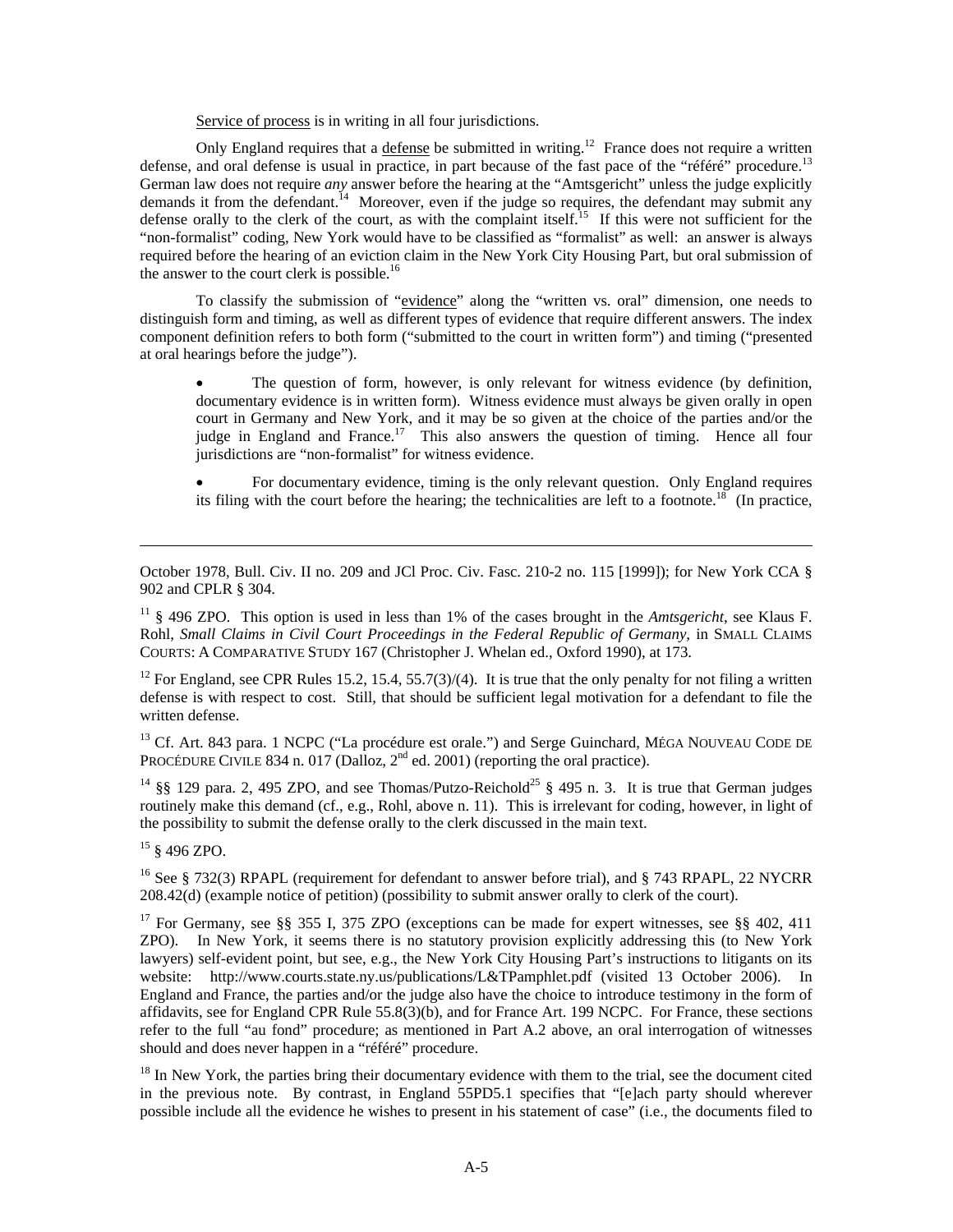witness statements predominate in easy English cases, and German litigants routinely attach copies of documents to their pleadings.)

In sum, dividing the coding equally between form and timing, and between witness and documentary evidence, France, Germany, and the US should be considered fully "non-formalist" and England 1/4 "formalist" for "evidence".

Final arguments are given orally in all four jurisdictions.

The laws of all four jurisdictions also allow or even prefer that judgment be given orally directly at the close of the hearing.<sup>19</sup> (Djankov et al. 2003 classify all four jurisdictions as rendering written judgments; this is probably a reflection of the prevailing practice.<sup>20</sup>) If this is so, "notification of judgment" will be oral as well (since this component seems to duplicate the previous one, one might want to omit it from the index; this is done for the count of practice below).

All jurisdictions rely on written documents for enforcement, which seems to be the only practicable solution.

#### **C. "Legal Justification"**

 $\overline{a}$ 

None of the four jurisdictions requires the complaint to contain references to "specific articles of the law or case-law", or other "legal reasoning".<sup>21</sup> From this perspective, they should all be classified as "nonformalist" for the index component "complaint must be legally justified". There is an ambiguity in the component definition, however, that might warrant the opposite conclusion. Unlike the second sentence of the definition, the first sentence also mentions "formalities that would normally require legal training" as grounds for a "formalist" classification. Since all countries would be coded alike under either definition,

19 Art. 450 para. 1, § 310 para. 1 ZPO; CPLR § 4213(c); for England cf. Andrews para. 34.35-37.

 $^{20}$  In spite of the codes' preference to the contrary, French judges virtually never give judgment directly at the end of the hearing, and German judges only rarely so (in about 10% of the cases); cf. Guinchard, Megacode NCPC, p. 458 no. 008 (France); Schellhammer<sup>10</sup> | 728 (Germany). Steven Weller, John C. Ruhnka & John A. Martin, *American Small Claims Courts*, in Whelan (ed.), above n. 11, 5, at 15-16, report the tendency of many judges to reserve judgment for US small claims courts generally; specific information on the New York City Housing Part's practice was unavailable.

start the proceeding or in defense, cf. CPR Rule 2.3.(1)); cf. CPR Rule 55.8(4), which demands that "all witness statements must be filed and served at least 2 days before the hearing." For France and Germany, note first that the *respondent*'s documentary evidence will automatically be filed in open court if an answer before the hearing is not required (see previous paragraph in the main text). For the rest, one needs to distinguish carefully between communication to the other party (i.e., a form of disclosure) and communication to the court. Only the former is required before trial, even though in practice the court will often receive the documents at the same time. In France, Art. 132 NCPC requires that the parties communicate documents they are relying on to each other without delay ("communication … spontanée"), but this does not mean they have to give them to the court in advance of the hearing; Art. 56 para. 2 NCPC merely requires that the complaint contain a list of the documents that will be relied on. Similarly, in Germany § 131 I, III ZPO requires that copies of referenced documents be attached to the complaint or other pleading only if the other party does not yet have knowledge of them, which means in particular that it is not necessary to attach a copy of the lease agreement in an eviction proceeding.

<sup>&</sup>lt;sup>21</sup> For France and Germany, this should be expected from the old civil law maxims "da mi factum, dabo tibi ius" and "curia novit ius". Cf. for Germany § 253 para. 2 ZPO. In France since 1998, Art. 56 no. 2 NCPC requires that the complaint contain an exposition of the factual and legal arguments ("exposé des moyens en fait et en droit"). But this would be fulfilled in an eviction case by a simple reference to the tenant's default of payment.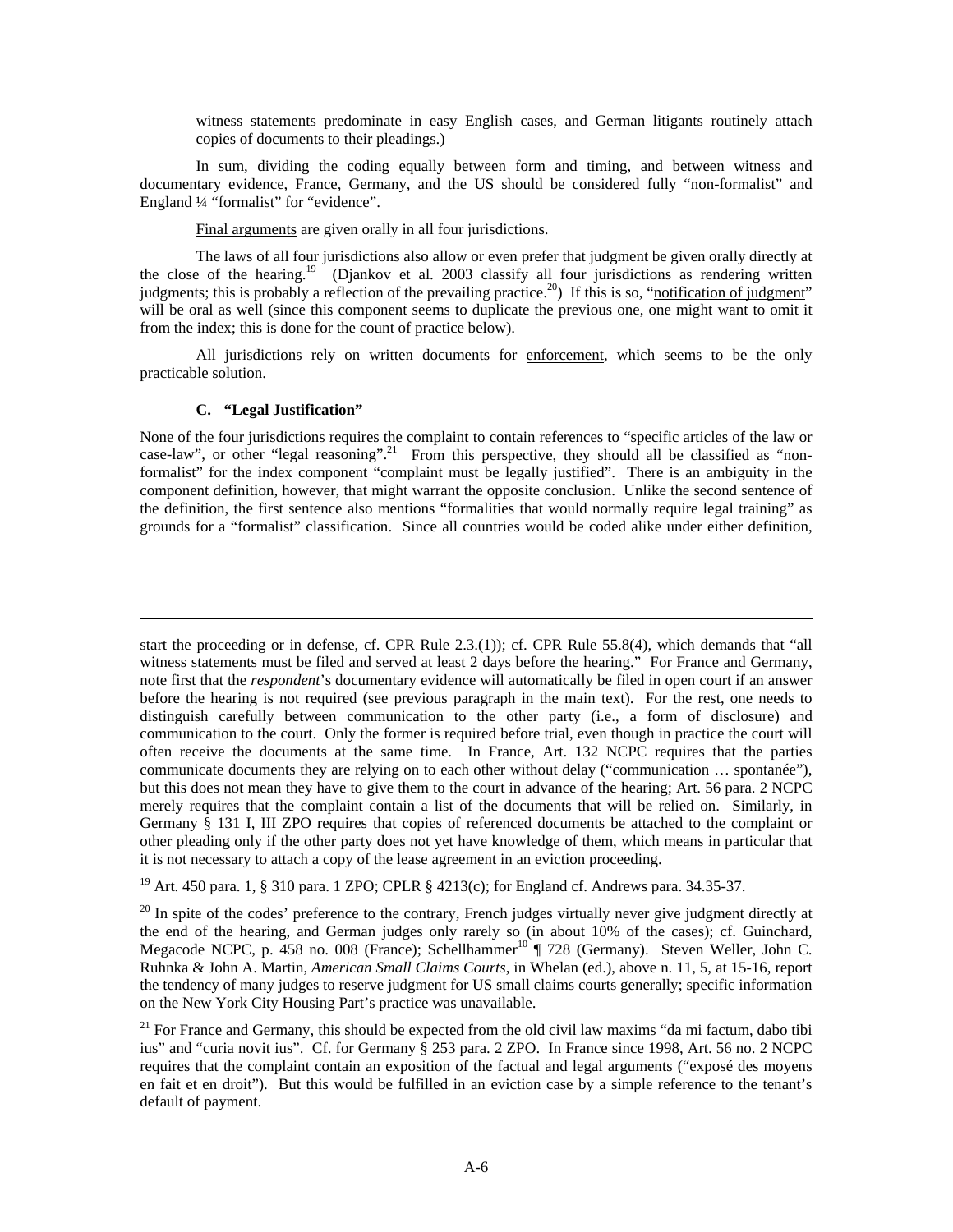however, this distinction is ultimately without relevance for present purposes, and the details can be relegated to a footnote.<sup>22</sup> The coding below treats all four jurisdictions as "non-formalist".

Nor do any of the four jurisdictions require that the judgment "expressly state the legal justification (articles of the law or case-law)." It is true that all three jurisdictions require *some* justification of the judgment, that the French and German statutes also require *legal* justification, and that as a matter of *practice* courts in all four jurisdictions will often explicitly mention statutes and (except in France) precedents. But neither jurisdiction *requires* specific references to statutes or precedents, as demanded by the component definition.<sup>23</sup> Applying the component definition literally seems appropriate for two reasons. First, and generally, a literal reading of variable definitions commends itself to avoid confusion in the collection and verification of data, i.e., to enable replication by other researchers. Second, the literal reading also makes more sense in the present case: requiring explicit citations to statutory provisions and precedents does indeed seem "formalist", but a simple requirement to give reasons in – i.e., to explain! – a judgment seems more like a reflection of a fundamental right of the losing party (or, put differently, an important device for ensuring the population's continued acceptance of the legal system).<sup>24</sup>

The question whether "judgment must be on law (not on equity)" requires some interpretation because "equity" has a specific and *legal* meaning in the Common Law world, which cannot be translated into Civil Law terminology (even though the substantive solutions may be the same). Presumably, the definition refers to equity in a non-technical sense like "fairness". That still leaves the question how to classify broad standards *within* the fabric of legal rules, such as "good faith" or "reasonableness". Given that such standards are ubiquitous, however, it appears more appropriate to focus only on grants of complete judicial discretion, as in "amiable composition", "freies Ermessen", or "just and equitable". None

-

<sup>&</sup>lt;sup>22</sup> To start *any* legal proceeding in these four jurisdictions tends to be overwhelming for a layman-novice (even if experienced "laymen" may know the procedure and substantive law better than a lawyer who does not practice in the particular field). Cf. the advise on the New York Housing Part's website (http://www.courts.state.ny.us/courts/nyc/housing/represent.shtml, visited 27 August 2006): "If you are, or may be, a party in our court we strongly suggest that you consult an attorney to fully determine your legal rights and the best way of handling your legal problem." Similar instructions were issued in England, see Christopher J. Whelan, *Small Claims in England and Wales*, in Whelan (ed.), above n. 11, 99, at 124-28. In German *Amtsgericht* procedures generally (i.e., not limited to landlord and tenant disputes), lawyers were involved in 86.6 % of the cases in 1984, see Rohl, above n. 11; this does not seem to have changed since.

England and New York require, for example, the use of a specific claim form for the complaint that must also be verified by a statement of truth, while France and Germany require certain content that may be common sense but that a layman might still not think about (such as the precise address of the defendant, or the name of the court). Cf. in England 55 PD 1.5, CPR Rules 22.1, 55.4; in France Art. 836, 56, 648 NCPC; in Germany §§ 130, 253 ZPO, 65 GKG; in New York RPAPL §§ 732(4), 741, and NYCRR 208.42(d). All jurisdictions have mechanisms other than attorneys to help laymen cope with those troubles: online forms and instructions in England, pro se clerks in New York, the sheriff ("huissier") in France, and the court clerk in Germany. The English forms are available online with instructions at www.hmcourtsservice.gov.uk (visited 27 August 2006). In France, the "huissier" who must be used for service of process would in fact draft the document to be served. For Germany, this is based on the assumption of oral filing of the complaint, as discussed above, in which case the court clerk would presumably see to it that the claimant add any missing information. For the provision of pro se clerks in New York, see CCA § 110(o); the necessary forms are also available at stationery shops.

<sup>&</sup>lt;sup>23</sup> Cf. for England Andrews ch. 5.B; for France Art. 454, 455-1 NCPC ("Le jugement doit être motivé." – the legal basis must be clear, but can be implicit, see JCl Civ. Proc. Fasc. 508 nos. 33-36); for Germany § 313 para. 1 no. 6, para. 3 ZPO (at least in simple cases, the need for legal justification does not mean that the judge needs to reference statutes and precedents explicitly, see Zöller<sup>25</sup>-Vollkommer § 313 n. 19; the divergent opinion of MüKo-ZPO<sup>2</sup>-Musielak § 313 no. 15 seems unfounded); CPLR 4213(b) and NYCRR 208.43(i).

<sup>&</sup>lt;sup>24</sup> See Weller, Ruhnka & Martin, above n. 20, at 15.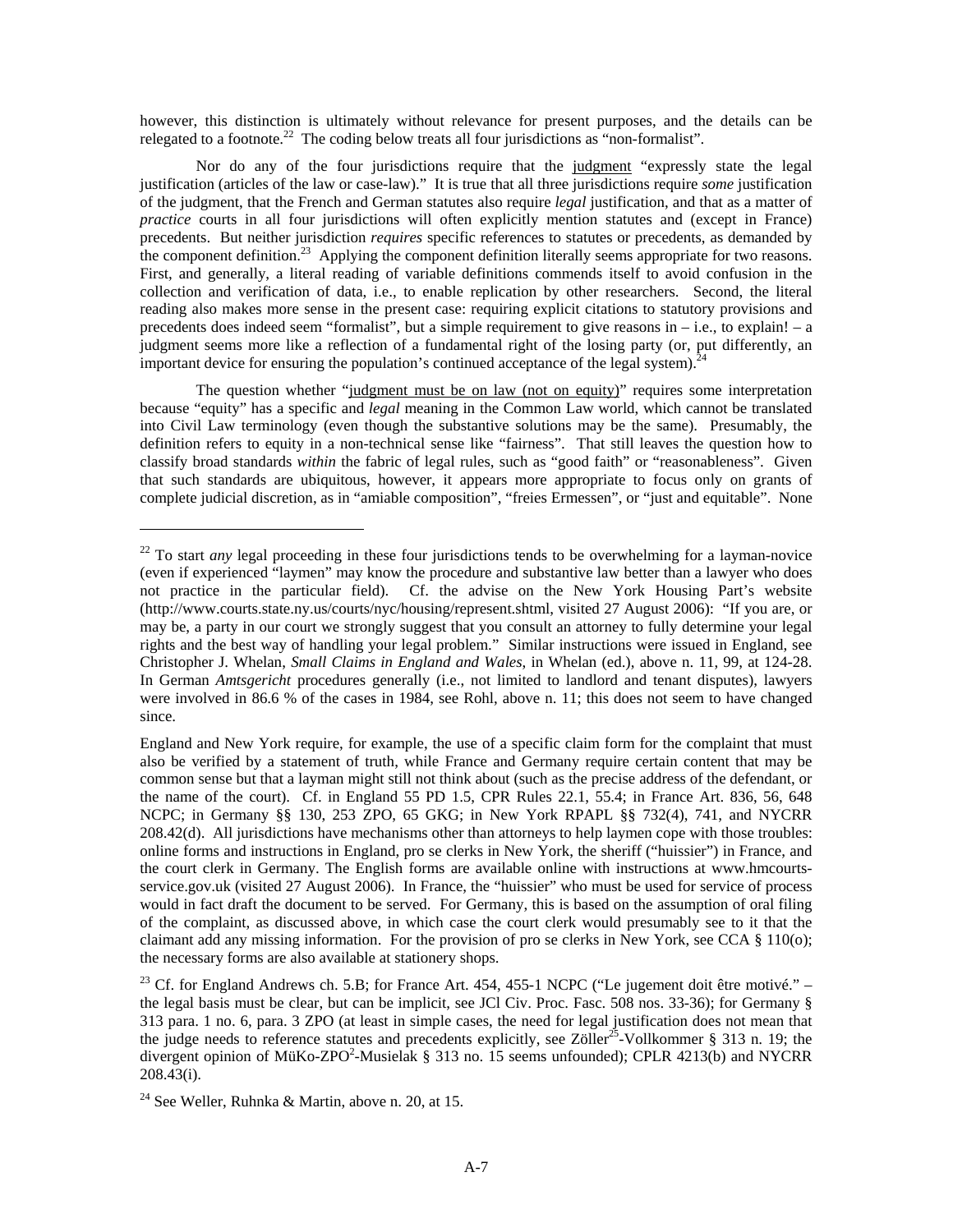of the four jurisdiction grants the judge such powers in eviction proceedings.<sup>25</sup> (Djankov et al. 2003 reach the same conclusion.)

### **D. "Statutory Regulation of Evidence"**

-

Both England and France depart from the erstwhile "liberal democracy consensus" in civil procedure that the parties control the evidence, i.e., that the judge may not request by his own motion evidence not offered by the parties.<sup>26</sup> The dividing line in this respect now runs between England and France on the one hand, and Germany and New York on the other, rather than between the Common and Civil Law countries.

Judges in all four jurisdictions can reject irrelevant evidence.<sup>27</sup>

The hearsay rule applies in the New York City Housing Part, so that "[o]ut-of-court statements are inadmissible" in New York; in England, the hearsay rule has been abolished; France and Germany never had it. $28$ 

All jurisdictions require a "written or magnetic record of all evidence introduced at trial"; England and New York even require that the hearing be recorded in its entirety, while a summary protocol suffices in France and Germany.<sup>29</sup>

Only France reserves the interrogation of witnesses and parties exclusively to the judge.<sup>30</sup> One might wonder whether this includes, *a fortiori*, the requirement of the preceding index component that "the judge must pre-qualify the questions before they are asked to the witness." France would then qualify as "formalist" on both variables. Djankov et al. (2003), however, do not treat the latter variable in this way.

With respect to documentary evidence, the easy part is that all four jurisdictions allow uncertified copies in evidence. The hard part is to say whether in any of them "the authenticity *and* probative value of *documentary* evidence is specifically defined by the law", or whether "all admissible documentary evidence is freely weighted by the judge" (emphasis added). To answer that question precisely, one would have to know what type of documentary evidence is being used for what proposition. This is because all four jurisdictions know *some* rules of this type.<sup>31</sup> For a simple eviction proceeding for failure to pay rent, it

<sup>28</sup> Cf. for New York CCA § 110(e) and 22 NYCRR 208.43(h) (providing that the rules of evidence apply in the Housing Part), and Michael M. Martin et al., previous note, §8 (explaining the hearsay rule in New York). By contrast, in England the hearsay rule has been abolished in civil proceedings by Section 1(1) Civil Evidence Act 1995, even though certain specificities remain (see Sections 2(1) and 4).

29 See 39 PD 6; Art. 174, 182, 194, 219, 220, 282 NCPC; §§ 160, 510a ZPO; CCA § 110(k).

 $30$  See Art. 193, 214 NCPC. By contrast, see § 397 II ZPO in Germany.

<sup>&</sup>lt;sup>25</sup> For New York, cf. PNY Realty Corp. v. Chong Leung Restaurant, 116 Misc. 2d 1035, at 1038 (1982) (Housing Part has no general equity jurisdiction).

<sup>&</sup>lt;sup>26</sup> See CPR Rule 32.1; Art. 10, 143 NCPC (limit: Art. 146 para. 2 NCPC). §§ 142, 143, 144, 273 II Nr. 2, 287 I 3, 448 ZPO grant some limited powers to the German judge to request or take certain evidence on her own initiative, but these are minor exceptions to the inverse rule.

<sup>&</sup>lt;sup>27</sup> See Zöller<sup>22</sup>-Greger vor § 284 nos. 8b et seq. and Schellhammer<sup>10</sup>  $\P$  538-541 for Germany, and compare with, e.g., Michael M. Martin et al., New York Evidence Handbook (2<sup>nd</sup> ed. 2003, Supp. 2004), § 4, in particular § 4.1 (one will find that the general statements in the German texts may sound more reserved, but the actual cases cited show that the rules operate in much the same way in both jurisdictions). For England, see CPR Rule 32.1; for France, see Art. 147 NCPC.

 $31$  E.g., the parol evidence rule in England and New York (in principle, written contract bars evidence of earlier or contemporaneous oral terms) (for England, see, e.g., Birk (ed.), English Private Law II, 8.82), or the French and German rule that the authentic signature proves that the undersigned made the declaration above (subject to counter-proof of fraud etc.), § 416 ZPO, Art. 1316-4 para. 1 CC (on this reading of Art. 1316-4 CC see JCl. Code Civil Art. 1316 – 1316-4, Fasc. 10 para 38 (2006); on the possibility of proving fraud etc., see, e.g., Stein/Jonas-Leipold § 416 nos. 12, 13 (1998)).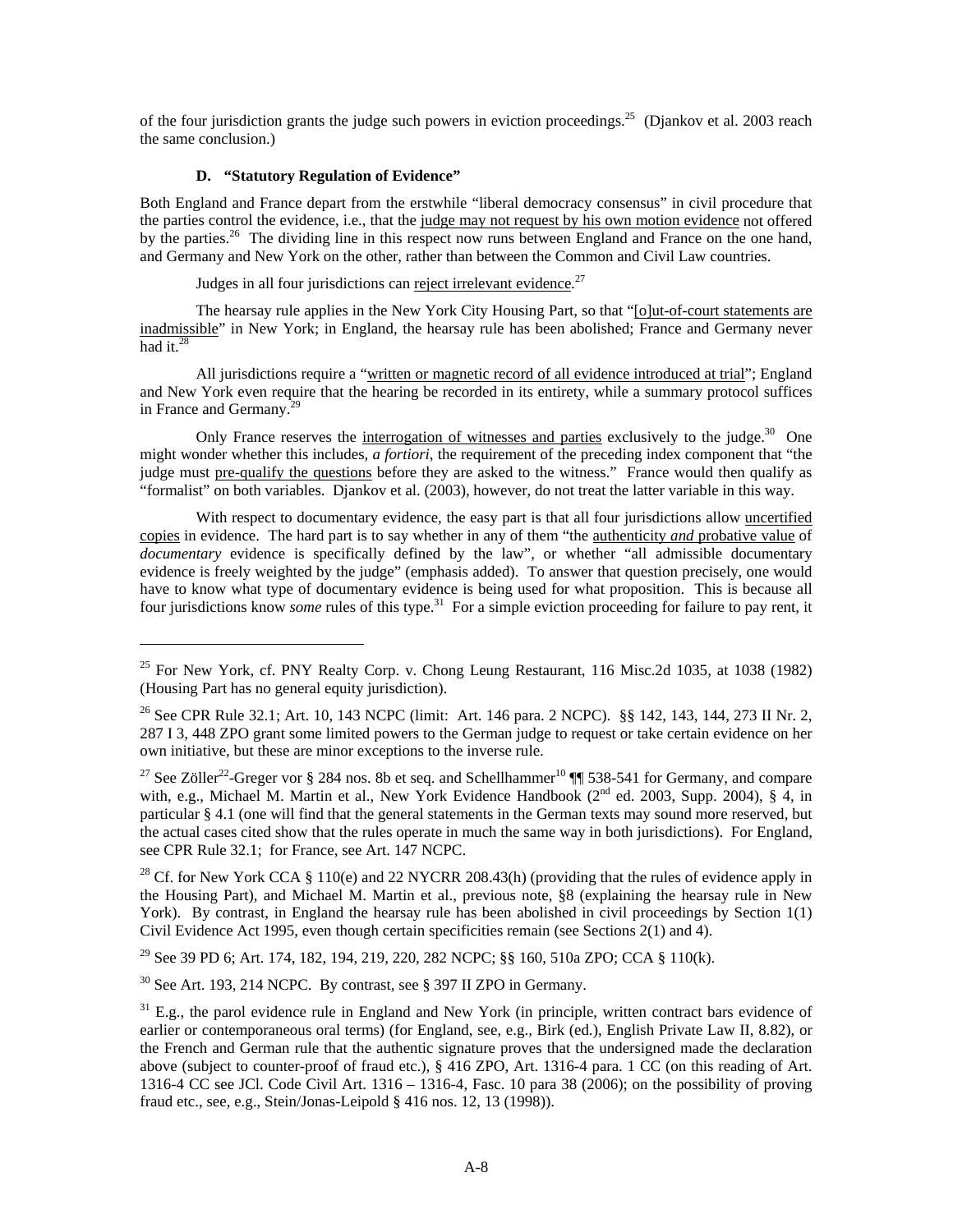is however hard to see how any of these rules would be relevant. Since moreover none of the four jurisdictions seems to be more "formalist" than others on this point, the solution adopted here is to classify all four jurisdictions as allowing free weighing of evidence, i.e., as "non-formalist."

### **E. "Control of Superior Review"**

For intensity of appellate review, one might expect the Civil Law jurisdictions to be significantly stricter than the Common Law countries.<sup>32</sup> However, all four jurisdictions allow appeal in this case<sup>33</sup>, and as the subindex components are defined, the strictest appellate review reigns in New York. This is because New York is the only jurisdiction where an appeal <u>automatically stays execution</u>.<sup>34</sup> To be precise, this only applies if the defendant posts an undertaking not to commit waste and pay rent for the duration of the appeal, but the point is that this is entirely in the hands of the defendant – no *judicial* decision is necessary for the stay. (France's score for automatic stay would change if one assumed that the judge accepts the witness evidence and transforms the "référé" procedure into the standard "au fond" procedure.<sup>35</sup>)

As to the scope of appeal, "issues of both law and fact (evidence) *can* be reviewed by the appellate court" (emphasis added) in all four jurisdictions.<sup>36</sup> This includes England – the appellate court can review errors of fact as well as law.<sup>37</sup>

Finally, at least in principle all four jurisdictions allow interlocutory appeals – this should be a rarity in a simple eviction procedure, but they are not "always prohibited", as required by the component definition.

### **F. "Engagement Formalities"**

 $\overline{a}$ 

With respect to the formalities involved in notifying the complaint and judgment, France stands out because it is the only one of the four jurisdictions to require that these documents be served by the sheriff

<sup>&</sup>lt;sup>32</sup> Civil Law judiciaries are generally more hierarchical than Common Law judiciaries; in particular, they use appeals on a more systematic basis (Damaška 1986).

 $33$  See CPR Rule 52 and 53 PD 2A.1 (which court to appeal to depends on the court that decided at first instance); Art. L. 321-2-1 (formerly R. 321-2) COJ, 34, 543, 490 para. 1 NCPC (appeal to the "Tribunal de Grande Instance" – appeal is open because the expulsion claim is of indeterminate amount, see above n. 10; appeal is open regardless of whether the "procédure au fond" or the "référé" is used); § 511 para. 1, para. 2 no. 1 ZPO with § 72 GVG (appeal to the "Landgericht"); CCA § 1701 with 22 NYCRR 640.1 (appeal to the Appellate Term). Appeal is as of right in France, Germany, and the US; see the French and German provisions cited and CCA  $\S 1702(a)(1)$ . In England, appeal is open only with permission of the court, CPR 52.3.

Also, in England, s. 77(6) County Courts Act excludes appeal on any question of fact if, by virtue of the applicable statutory provision under which possession was granted, the Court can only grant possession on being satisfied that it is reasonable to do so. s. 77(6) gives a list of such statutory provisions. However, these referenced provisions do not include s. 7 Housing Act 1988, as it applies to the grounds in Part I of Schedule 2 to that Act (in particular ground 8: non-payment of rent).

<sup>&</sup>lt;sup>34</sup> See CCA § 1703(a), CPLR 5516(a)(6) (this applies in tenant eviction proceedings, see, e.g., Wilber v. Abare 138 Misc.2d 754, at 762 (1988), and 3 Rasch's Landlord and Tenant<sup>4</sup>  $§$  47:8). For the lack of automatic stay in the other jurisdictions, see Art. 489 para. 1, 514 para. 2, 524 para. 2 NCPC, § 708 no. 7 ZPO, and CPR Rule 52.7. In Germany, the losing respondent is granted the possibility to avert execution pending appeal by posting a bond (§ 711 ZPO), but, unlike in New York, the winning claimant can regain the right to execution by posting a bond himself (id.).

 $35$  See Art. 500-502, 504 NCPC and the discussion above in Part A.2.

<sup>&</sup>lt;sup>36</sup> See CPR Rule 52.11(1)(b)/(4), Art. 561 NCPC, § 529 para. 1 ZPO, CPRL 5501(d).

 $37$  It may even choose to conduct a full rehearing, but this would be exceedingly rare in an eviction case.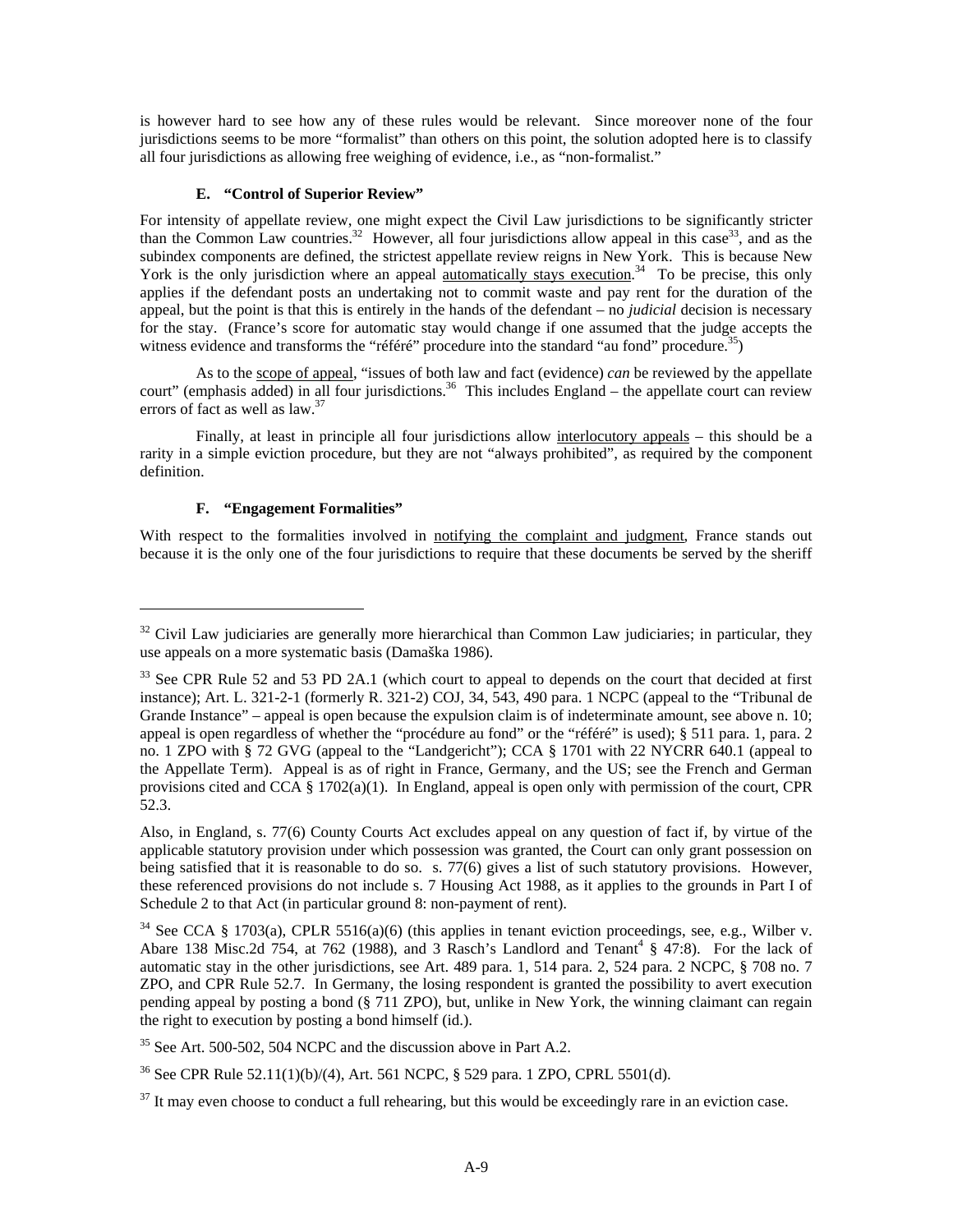("huissier").<sup>38</sup> In England and Germany, this is done by the court simply through the postal service.<sup>39</sup> In England, the party on whose behalf the document is served may also elect to arrange for service itself, as it would have to in New York.<sup>40</sup>

A conciliation attempt before filing the lawsuit is not required in any of the four jurisdictions. It is interesting to note, however, that all of them give the judge special powers and/or missions to facilitate settlement.<sup>41</sup>

# **G. "Independent Procedural Actions"**

 $\overline{a}$ 

This last subindex is the predecessor to the complexity measure (number of steps) provided by later World Bank Doing Business reports and used in the present paper. It is omitted from the "formalism index" values provided below and in the paper to distinguish clearly between complexity and formalism.<sup>42</sup> The discussion in this Section is provided for the sake of completeness only. It omits the last subindex component, the steps required for enforcement, because of considerable difficulties in counting those steps.

For the most part, the definition of the index component in Djankov et al. (2003) corresponds to that used by the World Bank. An "independent procedural action" is "a step of the procedure, mandated by law or court regulation, *that demands interaction* between the parties or between them and the judge or court officer" (emphasis added). Examples given include not only "filing a motion, attending a hearing, mailing a letter, or seizing some good", but also "every judicial or administrative writ or resolution". The one important difference between Djankov et al. (2003, 469) and the World Bank (2004, 42 and 109; and

 $40$  See in England CPR Rule 6.4(1), and in New York CRPL 304, RPAPL 731, 735, CCA 400, 403. Note that in any event the claim form (England) / notice of petition (New York) must be issued *by the court* before the claimant can commence service, cf. in England CPR Rule 7.2, and see in New York CCA 401(c) (which supersedes RPAPL 731(1)).

<sup>41</sup> See in England CPR Rules  $26.4(2)(b)/(3)$  (court has power on its own initiative to order a stay of the proceedings to facilitate settlement); in France Art. 829 para. 1, 840, 841 NCPC (court will attempt settlement before proceeding to contentious hearing; query though whether these formally apply in the "référé" procedure") and, since 2003, Art. 829 para. 3 NCPC; in Germany § 278 ZPO (as in France); in New York NYCRR 208.03(b) and the Civil Court Directive re: Housing Court Initiative of 24 December 1997, as amended 5 October 2001, and available at http://www.courts.state.ny.us/courts/nyc/housing/directives/DRP/drp150.pdf#search=%22%20%22Resoluti on%20Part%22%20site%3Acourts.state.ny.us%22 (case is sent to Resolution Part before being admitted, if no settlement is reached, to the Trial Part).

 $42$  As a practical matter, counting this subindex would be problematic because values need to be scaled relative to the sample minimum and maximum of the full 109-country sample, which, given the discussion of this section, might be quite different from those reported in Djankov et al. (2003) and, because of the different counting of contemporaneous actions, also from those reported in World Bank (2009).

<sup>&</sup>lt;sup>38</sup> See in France Art. 54, 55, 485 para. 1, 651 para. 2 NCPC for service of process, and Art. 675 para. 1, 651 para. 2 NCPC for service of the judgment. Art. 61 of Law 91-650 of 9 July 1991 also requires formal service through the sheriff of a demand to surrender the premises ("commandement d'avoir à libérer les locaux") at least 2 months in advance of eviction; this can be combined with the service of judgment, Art. 194 decree 92-755.

<sup>&</sup>lt;sup>39</sup> See CPR Rule 55.13(3) and §§ 271 I, 498, 166 II, 176 to 182 ZPO (these provisions came into force on 1 July 2002, but for the points relevant here the law was the same before). When effecting the service, the postal service, a private law company, is qualified by German law as a "beliehener Unternehmer", i.e., charged with specific public law duties and powers. But since it does not change the postal service's actual operation in delivering the process documents, this should not qualify the German postal service as a "judicial officer" for present purposes. One might view the incontournable intervention of the judge in the process in Germany as "service" through a judicial officer, but given that the judge does not serve herself and the arrangement of forwarding the documents directly to the other party actually saves the interested party time, this view is not adopted here (nor was it in Djankov et al. 2003).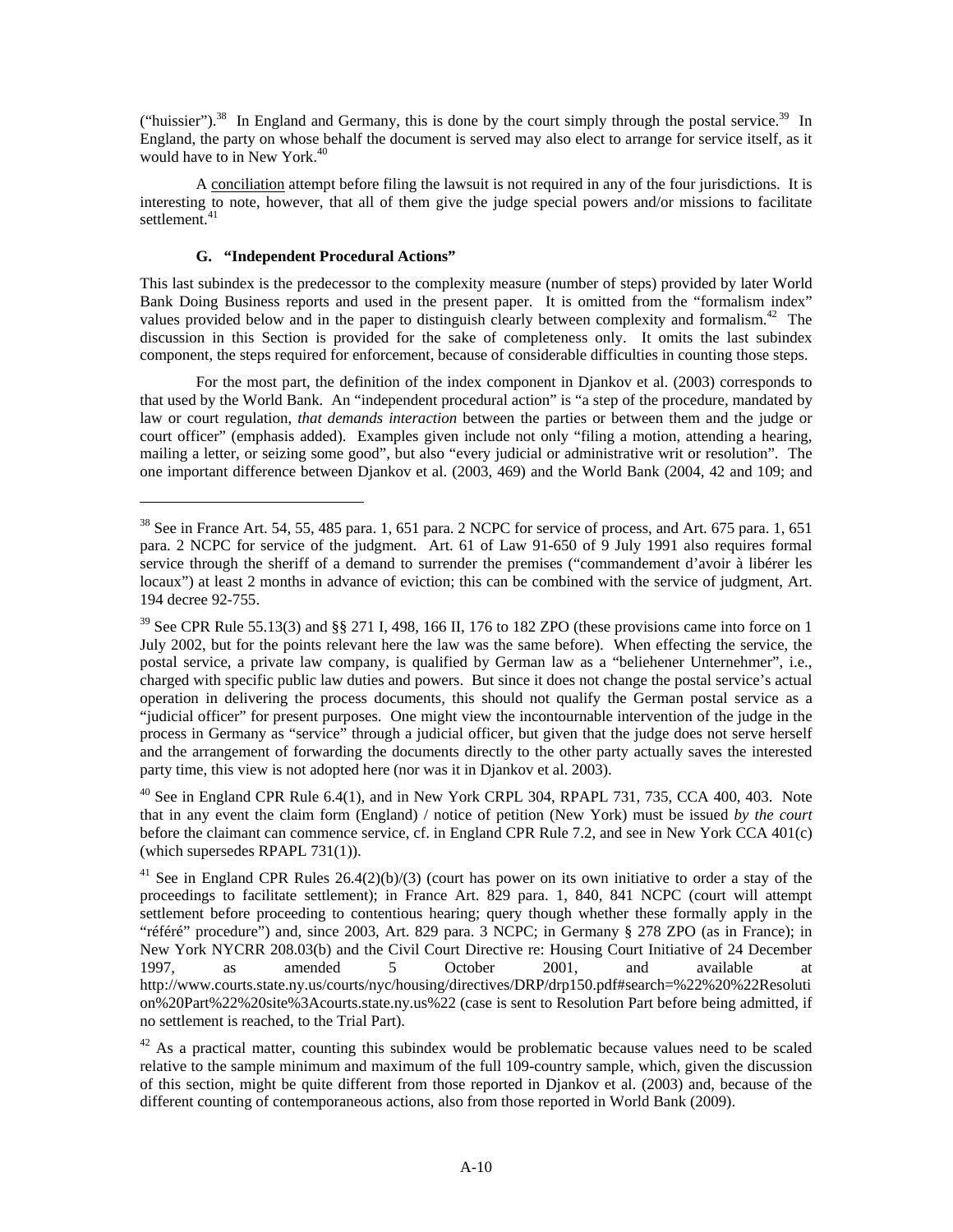subsequent reports), however, is that only in the former, the "[a]ctions are always assumed to be simultaneous if possible, so procedural events that may be fulfilled in the same day and place are only counted as one action." This is crucial because it means that everything that happens at a hearing – evidence-taking, arguments, judgment – counts as a single step.  $43$ 

#### *1. Filing and Service*

For "filing and service" of process, the appropriate numbers appear to be 2, 4, 2-4, and 4 steps for England, France, Germany, and New York, respectively.<sup>44</sup>

# *2. Trial and Judgment*

Since the trial can be held in one day in all jurisdictions and the judgment pronounced at the end of it, all four jurisdictions *require* only one step for the actual trial and judgment, at least if no witnesses are called (either because the parties do not suggest any or because the judge refuses their testimony as irrelevant). The number of additional steps required for opposition and/or notification of the trial date are (assuming as before that the parties and judges always make the "non-formalist" choice, and counting one party's communication of a document to both the court and the other party as two steps): 2 in England (filing of defense and service on claimant)<sup>45</sup>, 0 in France<sup>46</sup>, 1 in Germany (notification of hearing date to plaintiff)<sup>4</sup> and 4 in New York (filing of answer and service on claimant, notification of hearing date to both parties).<sup>48</sup>

-

45 Cf. for this and the following CPR Rules 15.2, 15.4, 32.2(1)(b), 32.4, 32.6, 55.7, 55.8(1)/(3)/(4).

46 Cf. Art. 10, 144, 148, 158, 432 para. 1, 841 NCPC.

<sup>&</sup>lt;sup>43</sup> Cf. the count of three steps for the "neighbor model" in Diankov et al. (2003,475): "(1) a claimant would request the judge's intervention, (2) the judge and the claimant would together meet the defendant and the judge would issue a decision following a discussion, and (3) the judgment would be enforced."

<sup>&</sup>lt;sup>44</sup> The respective sequences would be (counts in brackets):

England: claimant files the claim form and particulars of claim with the court (1), the court (or the claimant) serves the claim form and particulars on the respondent, usually by first class post (1) (cf. CPR Rule 6.2.(1)(b), 6.3, 7.2, 7.5(1), and in case of service by the claimant CPR Rule 55.8(6)). This assumes that the claimant files the claim form in person so that she can obtain a hearing date in that same step.

France: claimant charges the sheriff ("huissier") with service of the demand ("assignation") and files a notice to that effect or a copy with the court (2), the sheriff serves on the respondent and returns the process document to the claimant  $(2 -$  the claimant also needs to file the process document with the court, but usually does so only at the hearing so it is not counted as a separate step here) (cf. Art. 53-55, 56 no. 1, 485, 651 para. 2 NCPC, and Dalloz Action Proc. Civ. para. 1738 [on the necessity of delivering a copy of the process document, the practice of filing a notice or copy of the complaint with the court in advance of the hearing, and courts' practice not to admit the complaint to the hearing unless this has been done]).

Germany: plaintiff pays the court fee and files the complaint (whether this is 1 or 2 steps depends on whether the purchase of the necessary fee stamps in the courthouse counts as a separate step), court serves the complaint on the defendant through the postal service (1 or, if the postal service's return of the proof of service were to count as a step, 2) (cf. §§ 253 para. 5, 271 para. 1, 166 para. 2, 176 to 182 ZPO, 65 para. 1 phrase 1 GKG).

New York: claimant files petition and buys an index number from the clerk (1), claimant serves on respondent (1), claimant files with the court notice of petition with notarized affidavit of service (1), court addresses postcard to respondent (1) (cf. RPAPL  $\S$  732(1), NYCRR 208.42(d)/(i)).

<sup>&</sup>lt;sup>47</sup> Cf. for this and the following §§ 495, 497, 129 II, 270, 272, 273 I, II no. 4, III, IV 1, 274, 275 I and II, 310 I and II ZPO.

<sup>&</sup>lt;sup>48</sup> Cf. § 732(1)/(2) RPAPL. The hearing could count as two steps because of its bifurcation into proceedings before the Resolution and Trial Parts, see above n. 41.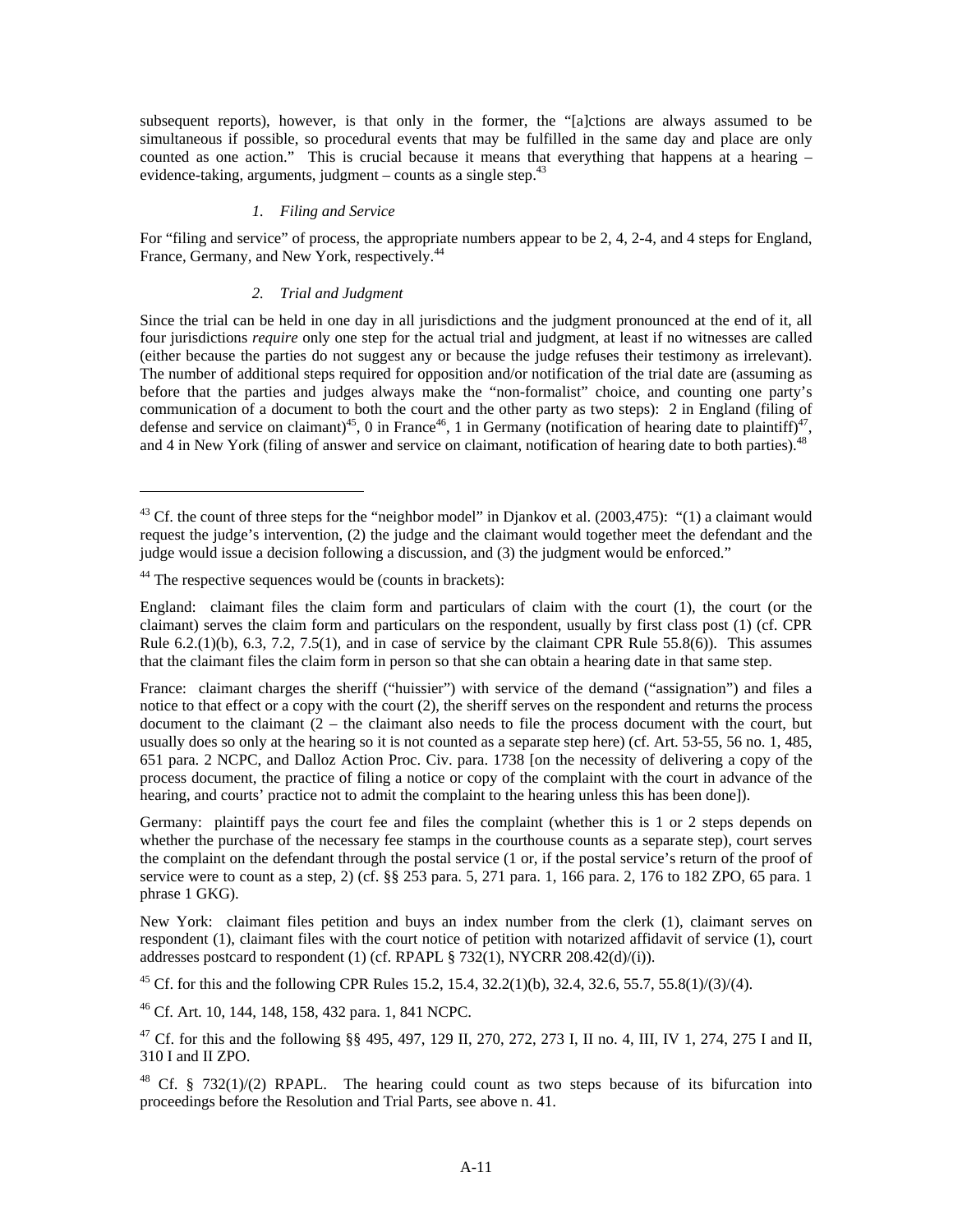The number of actions would increase in all jurisdictions except New York if one counted instead parties' and judges' usual choices, and/or let the witnesses be called to testify. While parties in New York proceedings must bring their witnesses to the first and only hearing, the other three jurisdictions would usually need to add another hearing if witnesses were to be called  $(1 \text{ additional step})$ .<sup>49</sup> More realistically though, English parties would introduce their witness testimony by way of witness statements, which need to be filed and served in advance of the hearing and would add 0 to 4 additional steps, depending on whether they are filed with the statement of case and the defense, respectively, or separately before the hearing. Witness statements might also be used in France (0 to 4 additional steps). In Germany, 2 steps need to be added in the realistic scenario where the court requires the respondent to file and serve a written answer; in that case, the court might be inclined to invite the witnesses to the first hearing, which would add another 2 steps because the parties would need to be informed of this.

In sum, "trial and judgment" would require from 3 to 7 steps in England, 1 to 6 in France, 2 to 6 in Germany, and 5 in New York. If one counted as only one step communication with the same content by one of the two parties to the court and the other party, or by the court to both parties<sup>50</sup>, the maximum numbers would be 4, 2, 4, and 3, respectively.

#### *3. Enforcement*

(Omitted)

 $\overline{a}$ 

#### **III. OVERALL "FORMALISM INDEX" (NET OF "INDEPENDENT PROCEDURAL ACTIONS")**

The overall "Formalism Index" (net of "Independent Procedural Actions") is derived by adding the six subindices. According to the analysis of this Appendix, the values for England, France, Germany, and the US (New York) are 2.33, 2.76, 1.83, and 2.42, respectively.<sup>51</sup> (By comparison, the corresponding numbers in Djankov et al. 2003 are 2.08, 3.54, 3.37, and 2.75.) By these numbers, Germany appears to be the least "formalist", far ahead of England, which in turn is only very slightly ahead of third-placed New York. While France is ranked lowest, the average rank of common and civil law systems is the same (2.5), and the average "Formalism Index" value for France and Germany is even lower than for England and the US.

The point of these numbers is not to argue that Germany is truly the least formalist of the four jurisdictions, or France the least. The "formalism index" is too coarse for such ranking exercises, even though it may be good enough for regression analyses. Rather, the point to make here is that actual index values may differ from those gathered in the first generation data collection, and that the picture with respect to legal origin may change as a result.

From a conceptual point of view, it is worth noting that France only does badly because it requires service of process and of the judgment by the "huissier" – without this requirement, France's index value would be 2.14, well lower than England's and New York's. Whatever one may think of the "huissier"'s mandatory intervention, it is hard to believe that it alone could be so important as to determine the relative worth of French civil procedure in a comparative perspective – or if it could, then the differences between these developed countries would be too small to be worth talking about. Similarly, Germany would fall back to third place if its postal service, when serving process or judgments, were qualified as a "judicial

 $49$  In France, this would require that the "référé" procedure be transformed into the standard "au fond" procedure.

<sup>&</sup>lt;sup>50</sup> Whether this corresponds better to the variable definition depends on whether the place of written communication is where it is posted (two letters, one place  $= 1$  step) or where it is received (two letters, two  $places = 2 steps)$ .

<sup>&</sup>lt;sup>51</sup> Counting judges' and parties' standard choices instead of black letter law, the corresponding numbers would have been 2.53, 2.96, 2.37, and 2.62, respectively (or 3.30 for France if one also assumed conversion of the "référé" procedure into the "au fond" procedure [which entails automatic suspension of enforcement pending appeal]). Hence, as mentioned above, the ordinal results of this Appendix are unaffected by this coding choice.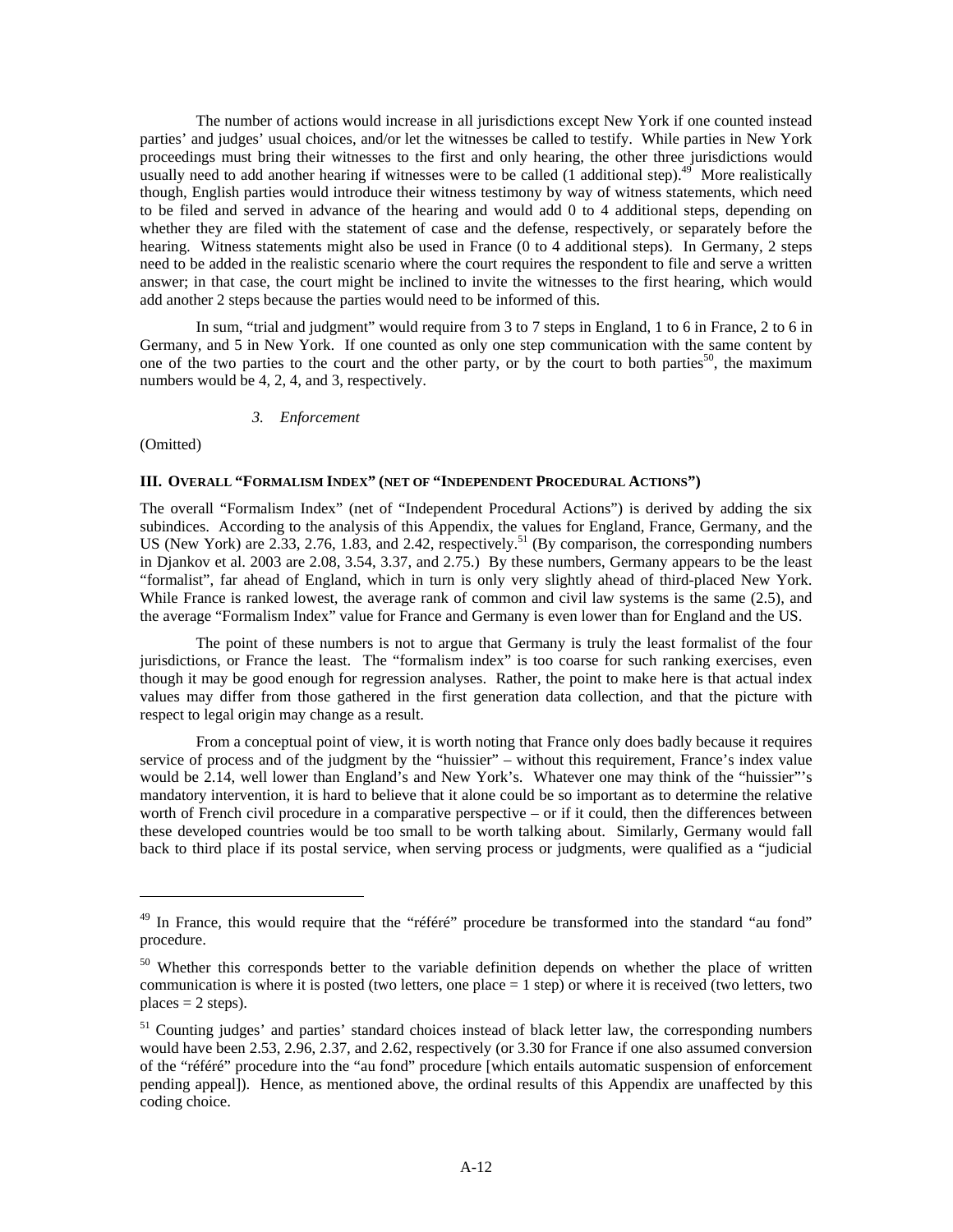officer", as German doctrine would have it.<sup>52</sup> By contrast, changing the German law to the "formalist" rule on four key points such as whether evidence is received in writing, whether the weight of documentary evidence is defined by law, whether only the judge may ask questions to witnesses, and whether a written answer is required, would *not* have changed Germany's rank.

Another way to make the same point is to consider a different, and more straightforward, way of aggregating the individual components – simple unweighted summation of index components, instead of forming subindices resulting in different weights for individual index components. The sums of index components are 10 ¼, 11, 8, and 11 for England, France, Germany, and the US (New York), respectively.<sup>53</sup> So with the most basic type of aggregation, the US would be as "formalist" as France, and England would be hardly any better.

 $\overline{a}$ 

 $52$  Cf. above n. 39.

<sup>&</sup>lt;sup>53</sup> Counting judges' and parties' standard choices instead of black letter law, the corresponding numbers are 11, 12, 11 ½ , and 12, respectively, i.e., almost indistinguishable from each other.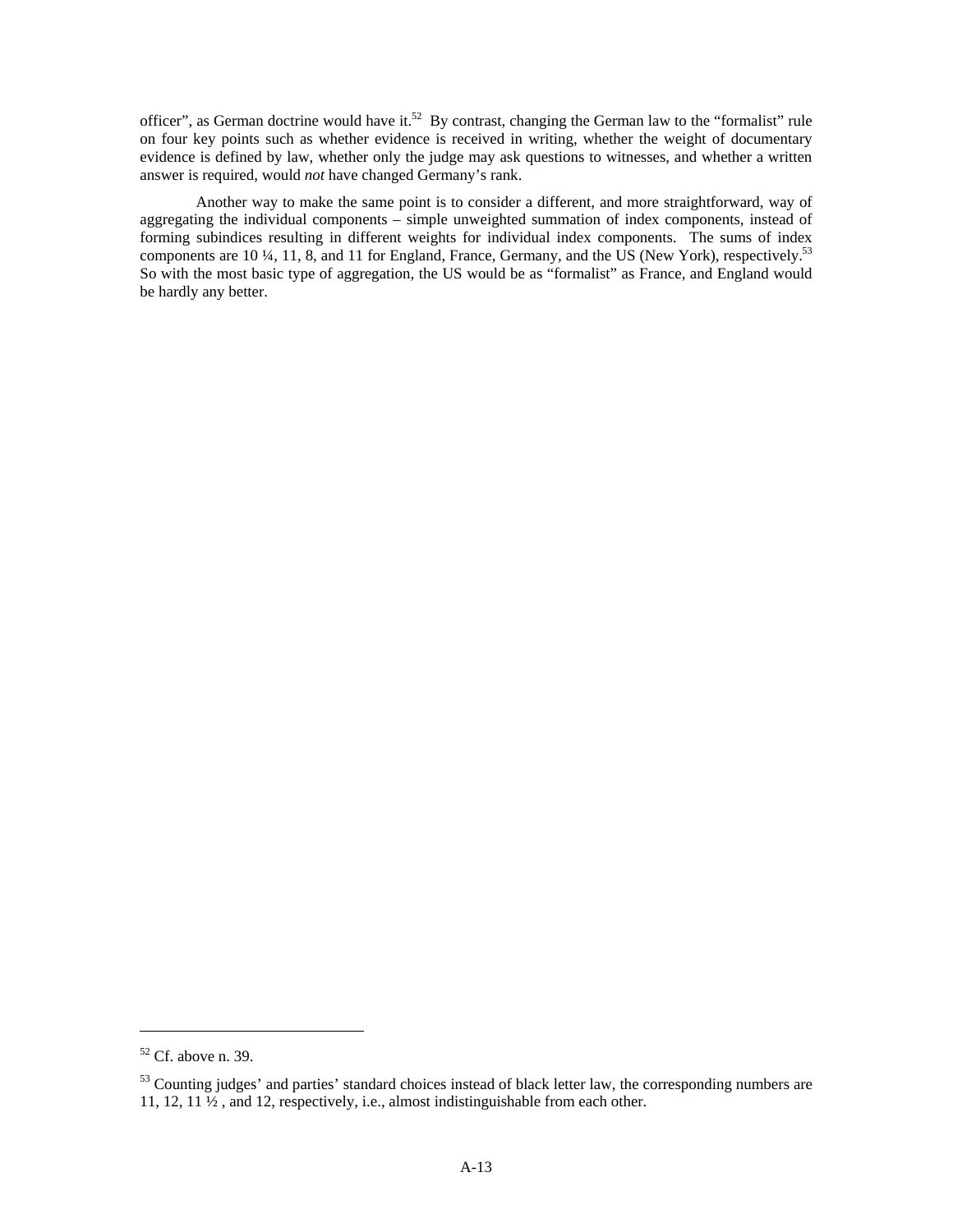The table below reproduces the component definitions and values from Djankov et al. (2003) for the eviction of a residential tenant for failure to pay rent for Germany, France, England, and the US, and the values applied by the analysis of this Appendix. The numerical values from Djankov et al. (2003) are shown in the upper row, and those from this Appendix in the lower row. The numbers in bold represent subindex values, and the non-bold numbers below the individual components of that subindex. The subindex "independent procedural actions" is omitted, because improved data on a similar index (number of procedural steps) is now provided by the World Bank (2009) and treated separately in the paper (see above Part II.G). For references and explanations, see the discussion above.

|                                                                                                                                                                                                                                                                                                                                                                                                                                                                                                                                                                                                                                                                                               | DE               | <b>FR</b>                                | <b>GB</b>    | <b>US</b>        |
|-----------------------------------------------------------------------------------------------------------------------------------------------------------------------------------------------------------------------------------------------------------------------------------------------------------------------------------------------------------------------------------------------------------------------------------------------------------------------------------------------------------------------------------------------------------------------------------------------------------------------------------------------------------------------------------------------|------------------|------------------------------------------|--------------|------------------|
| <b>1. PROFESSIONALS VS. LAYMEN:</b> The index measures whether the resolution                                                                                                                                                                                                                                                                                                                                                                                                                                                                                                                                                                                                                 | .33              | .33                                      | .67          | .33              |
| of the case relies on the work of professional judges and attorneys, as opposed                                                                                                                                                                                                                                                                                                                                                                                                                                                                                                                                                                                                               | .33              | .33                                      | .67          | .33              |
| to other types of adjudicators and lay people                                                                                                                                                                                                                                                                                                                                                                                                                                                                                                                                                                                                                                                 |                  |                                          |              |                  |
|                                                                                                                                                                                                                                                                                                                                                                                                                                                                                                                                                                                                                                                                                               |                  |                                          |              |                  |
| (i) General jurisdiction court                                                                                                                                                                                                                                                                                                                                                                                                                                                                                                                                                                                                                                                                | $\mathbf{0}$     | $\boldsymbol{0}$                         | 1            | $\theta$         |
| The variable measures whether a court of general or of limited jurisdiction<br>would be chosen or assigned to hear the case under normal circumstances. We<br>define a court of general jurisdiction as a state institution, recognized by the<br>law as part of the regular court system, generally competent to hear and decide<br>regular civil or criminal cases. A limited jurisdiction court would hear and<br>decide only some types of civil cases. Specialized debt-collection or housing<br>courts, small-claims courts, and arbitrators or justices of the peace are<br>examples. Equals one for a court of general jurisdiction, and zero for a court of<br>limited jurisdiction. | $\theta$         | $\mathbf{0}$                             | 1            | $\mathbf{0}$     |
| (ii) Professional vs. non-professional judge                                                                                                                                                                                                                                                                                                                                                                                                                                                                                                                                                                                                                                                  | 1                | 1                                        | 1            | 1                |
| The variable measures whether the judge, or the members of the court or<br>tribunal, could be considered as professional. A professional judge is one who<br>has undergone a complete professional training as required by law, and whose<br>primary activity is to act as judge or member of a court. A non-professional<br>judge is an arbitrator, administrative officer, practicing attorney, merchant, or<br>any other layperson who may be authorized to hear and decide the case. Equals<br>one for a professional judge, and zero for a non-professional judge.                                                                                                                       | $\mathbf{1}$     | $\mathbf{1}$                             | 1            | 1                |
| (iii) Legal representation is mandatory                                                                                                                                                                                                                                                                                                                                                                                                                                                                                                                                                                                                                                                       | 0                | $\mathbf{0}$                             | $\theta$     | $\bf{0}$         |
| The variable measures whether the law requires the intervention of a licensed                                                                                                                                                                                                                                                                                                                                                                                                                                                                                                                                                                                                                 | $\overline{0}$   | $\mathbf{0}$                             | $\theta$     | $\mathbf{0}$     |
| attorney. The variable equals one when legal representation is mandatory, and<br>zero when legal representation is not mandatory.                                                                                                                                                                                                                                                                                                                                                                                                                                                                                                                                                             |                  |                                          |              |                  |
| 2. WRITTEN VS. ORAL: The index measures the written or oral nature of the                                                                                                                                                                                                                                                                                                                                                                                                                                                                                                                                                                                                                     | .88              | .75                                      | .75          | .63              |
| actions involved in the procedure, from the filing of the complaint until the<br>actual enforcement                                                                                                                                                                                                                                                                                                                                                                                                                                                                                                                                                                                           | .25              | .38                                      | .53          | .38              |
| $(i)$ Filing                                                                                                                                                                                                                                                                                                                                                                                                                                                                                                                                                                                                                                                                                  | 1                | 1                                        | 1            | 1                |
| Equals one if the complaint is normally submitted in written form to the court,                                                                                                                                                                                                                                                                                                                                                                                                                                                                                                                                                                                                               | $\overline{0}$   | 1                                        | 1            | 1                |
| and zero if it can be presented orally.                                                                                                                                                                                                                                                                                                                                                                                                                                                                                                                                                                                                                                                       |                  |                                          |              |                  |
| (ii) Service of process                                                                                                                                                                                                                                                                                                                                                                                                                                                                                                                                                                                                                                                                       | $\mathbf{1}$     | $\begin{array}{ccc} -1 & -1 \end{array}$ |              |                  |
| Equals one if the defendant's first official notice of the complaint is most likely 1<br>received in writing, and zero otherwise.                                                                                                                                                                                                                                                                                                                                                                                                                                                                                                                                                             |                  | 1                                        | 1            | 1                |
| (iii) Opposition                                                                                                                                                                                                                                                                                                                                                                                                                                                                                                                                                                                                                                                                              | 1                | 1                                        | 1            | $\theta$         |
| Equals one if under normal circumstances the defendant's answer to the                                                                                                                                                                                                                                                                                                                                                                                                                                                                                                                                                                                                                        | $\boldsymbol{0}$ | $\boldsymbol{0}$                         | $\mathbf{1}$ | $\boldsymbol{0}$ |
| complaint should be submitted in writing, and zero if it may be presented<br>orally to court.                                                                                                                                                                                                                                                                                                                                                                                                                                                                                                                                                                                                 |                  |                                          |              |                  |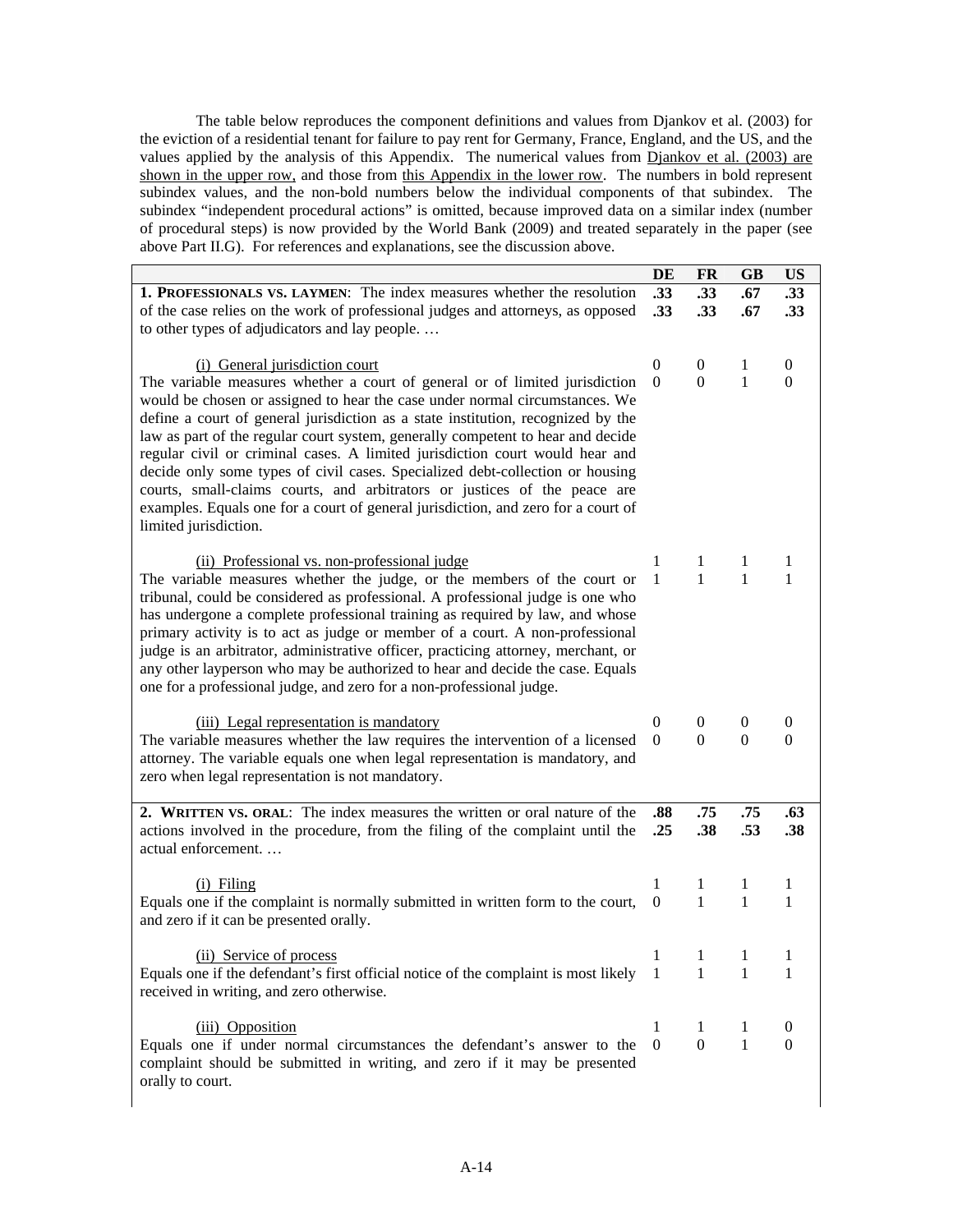|                                                                                                                                                                                                                                                                                                                                                                                                                                                                                                     | DE               | <b>FR</b>                | <b>GB</b>          | <b>US</b>                |
|-----------------------------------------------------------------------------------------------------------------------------------------------------------------------------------------------------------------------------------------------------------------------------------------------------------------------------------------------------------------------------------------------------------------------------------------------------------------------------------------------------|------------------|--------------------------|--------------------|--------------------------|
| (iv) Evidence<br>Equals one if evidence is mostly submitted to the court in written form, in the<br>form of attachments, affidavits, or otherwise, and zero if most of the evidence,<br>including documentary evidence, is presented at oral hearings before the judge.                                                                                                                                                                                                                             | $\overline{0}$   | $\Omega$<br>$\mathbf{0}$ | 1<br>$\frac{1}{4}$ | $\Omega$<br>$\mathbf{0}$ |
| (v) Final arguments                                                                                                                                                                                                                                                                                                                                                                                                                                                                                 | $\theta$         | $\theta$                 | $\overline{0}$     | $\boldsymbol{0}$         |
| Equals one if final arguments on the case are normally submitted in writing,<br>and zero if they are normally presented orally in court before the judge.                                                                                                                                                                                                                                                                                                                                           | $\Omega$         | $\Omega$                 | $\Omega$           | $\mathbf{0}$             |
| (vi) Judgment                                                                                                                                                                                                                                                                                                                                                                                                                                                                                       | 1                | 1                        | 1                  | 1                        |
| Equals one if the judge issues the final decision in the case in written form, and<br>zero if he issues it orally in an open court hearing attended by the parties. The<br>defining factor is whether the judge normally decides the case at a hearing. If<br>the judge simply reads out a previously made written decision, the variable<br>equals one. Conversely, for an orally pronounced judgment that is later<br>transposed into writing for enforcement purposes, the variable equals zero. | $\Omega$         | $\Omega$                 | $\mathbf{0}$       | $\mathbf{0}$             |
| (vii) Notification of judgment                                                                                                                                                                                                                                                                                                                                                                                                                                                                      | 1                | 1                        | $\theta$           | 1                        |
| Equals one if normally the parties receive their first notice of the final decision<br>in written form, by notice mailed to them, publication in a court board or<br>gazette, or through any other written means. The variable equals zero if they<br>receive their first notice in an open court hearing attended by them.                                                                                                                                                                         | $\overline{0}$   | $\Omega$                 | $\Omega$           | $\Omega$                 |
| (viii) Enforcement of judgment                                                                                                                                                                                                                                                                                                                                                                                                                                                                      | 1                | 1                        | 1                  | 1                        |
| Equals one if the enforcement procedure is mostly carried out through the<br>written court orders or written acts by the enforcement authority, and zero<br>otherwise.                                                                                                                                                                                                                                                                                                                              | $\mathbf{1}$     | $\mathbf{1}$             | $\mathbf{1}$       | 1                        |
| 3. LEGAL JUSTIFICATION: The index measures the level of legal justification<br>required in the process                                                                                                                                                                                                                                                                                                                                                                                              | 1<br>.33         | $\mathbf{1}$<br>.33      | .33<br>.33         | $\mathbf{1}$<br>.33      |
| (i) Complaint must be legally justified                                                                                                                                                                                                                                                                                                                                                                                                                                                             | 1                | 1                        | $\theta$           | 1                        |
| The variable measures whether the complaint is required, by law or court<br>regulation, to include references to the applicable laws, legal reasoning, or<br>formalities that would normally require legal training. Equals one for a legally<br>justified complaint, and zero when the complaint does not require legal<br>justification (specific articles of the law or case-law).                                                                                                               | $\overline{0}$   | $\mathbf{0}$             | $\overline{0}$     | $\theta$                 |
| (ii) Judgment must be legally justified                                                                                                                                                                                                                                                                                                                                                                                                                                                             | 1                | 1                        | $\boldsymbol{0}$   | 1                        |
| The variable measures whether the judgment must expressly state the legal<br>justification (articles of the law or case-law) for the decision. Equals one for a<br>legally justified judgment, and zero otherwise.                                                                                                                                                                                                                                                                                  | $\overline{0}$   | $\Omega$                 | $\mathbf{0}$       | $\theta$                 |
| (iii) Judgment must be on law (not on equity)                                                                                                                                                                                                                                                                                                                                                                                                                                                       | 1                | 1                        | 1                  | 1                        |
| The variable measures whether the judgment may be motivated on general<br>equity grounds, or if it must be founded on the law. Equals one when judgment<br>must be on law only, and zero when judgment may be based on equity<br>grounds.                                                                                                                                                                                                                                                           | 1                | $\mathbf{1}$             | 1                  | 1                        |
| 4. STATUTORY REGULATION OF EVIDENCE: The index measures the level of<br>statutory control or intervention of the administration, admissibility, evaluation<br>and recording of evidence                                                                                                                                                                                                                                                                                                             | $\cdot$ 5<br>.25 | .13<br>.38               | $\bf{0}$<br>.13    | .13<br>.38               |
| (i) Judge cannot introduce evidence                                                                                                                                                                                                                                                                                                                                                                                                                                                                 | 1                | $\theta$                 | $\boldsymbol{0}$   | 1                        |
| Equals one if, by law, the judge cannot freely request or take evidence that has                                                                                                                                                                                                                                                                                                                                                                                                                    | 1                | $\boldsymbol{0}$         | $\boldsymbol{0}$   | 1                        |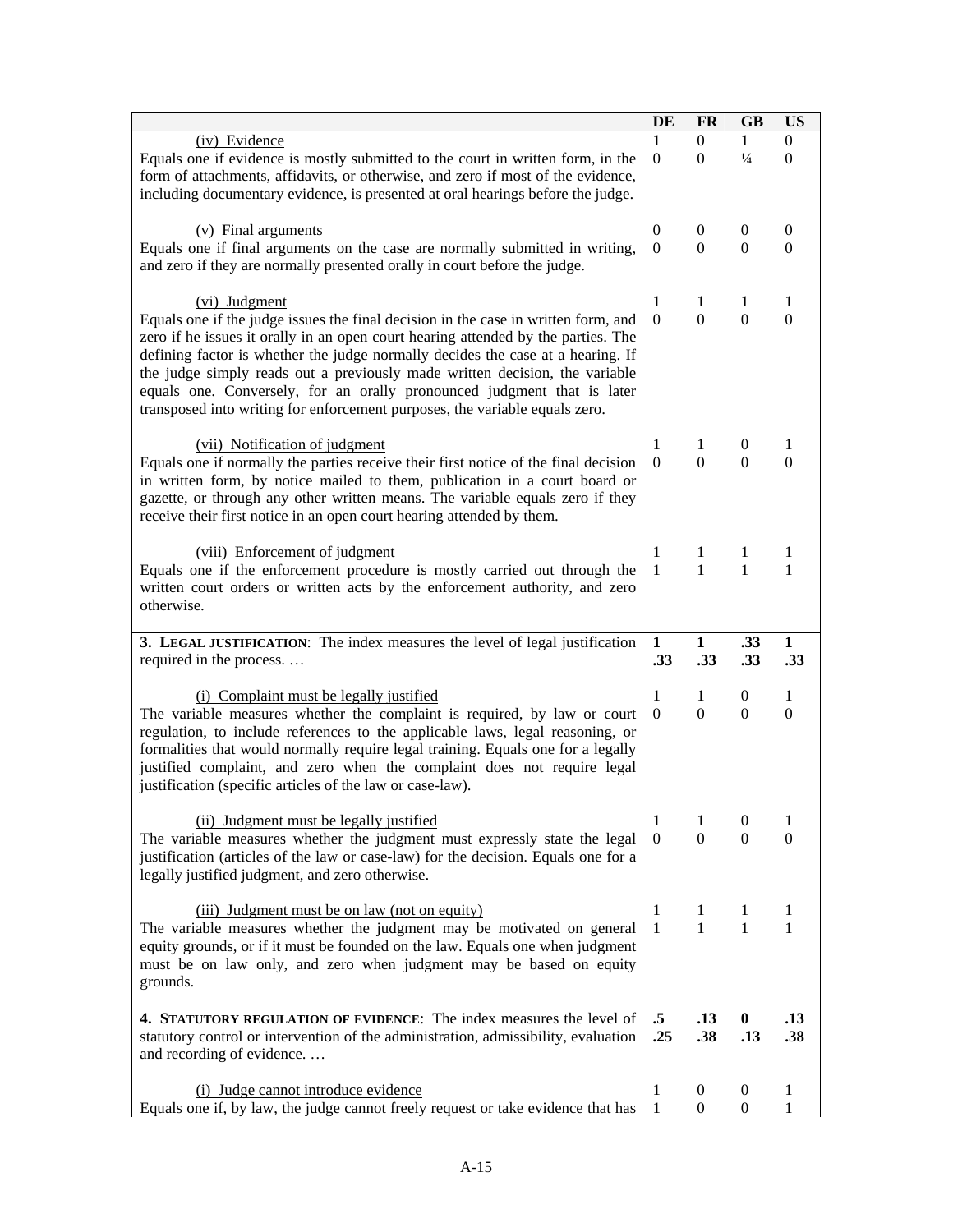|                                                                                                                                                                     | DE                   | <b>FR</b>                  | <b>GB</b>                          | <b>US</b>                    |
|---------------------------------------------------------------------------------------------------------------------------------------------------------------------|----------------------|----------------------------|------------------------------------|------------------------------|
| not been requested, offered, or introduced by the parties, and zero otherwise.                                                                                      |                      |                            |                                    |                              |
|                                                                                                                                                                     | 1                    |                            |                                    |                              |
| (ii) Judge cannot reject irrelevant evidence<br>Equals one if, by law, the judge cannot refuse to collect or admit evidence                                         | $\Omega$             | $\overline{0}$<br>$\Omega$ | $\overline{0}$<br>$\Omega$         | $\theta$<br>$\Omega$         |
| requested by the parties, even if she deems it irrelevant to the case, and zero                                                                                     |                      |                            |                                    |                              |
| otherwise.                                                                                                                                                          |                      |                            |                                    |                              |
|                                                                                                                                                                     |                      |                            |                                    |                              |
| (iii) Out-of-court statements are inadmissible                                                                                                                      | $\Omega$             | $\theta$                   | $\overline{0}$                     | 0                            |
| Equals one if statements of fact that were not directly known or perceived by                                                                                       | $\overline{0}$       | $\Omega$                   | $\Omega$                           | 1                            |
| the witness, but only heard from a third person, may not be admitted as<br>evidence. The variable equals zero otherwise.                                            |                      |                            |                                    |                              |
|                                                                                                                                                                     |                      |                            |                                    |                              |
| (iv) Mandatory pre-qualification of questions                                                                                                                       | $\overline{0}$       | $\overline{0}$             | $\theta$                           | $\boldsymbol{0}$             |
| Equals one if, by law, the judge must pre-qualify the questions before they are                                                                                     | $\Omega$             | $\Omega$                   | $\Omega$                           | $\Omega$                     |
| asked of the witnesses, and zero otherwise.                                                                                                                         |                      |                            |                                    |                              |
|                                                                                                                                                                     |                      |                            |                                    |                              |
| (v) Oral interrogation only by judge<br>Equals one if parties and witnesses can only be orally interrogated by the                                                  | $\theta$<br>$\Omega$ | 1<br>$\mathbf{1}$          | $\boldsymbol{0}$<br>$\overline{0}$ | $\boldsymbol{0}$<br>$\theta$ |
| judge, and zero if they can be orally interrogated by the judge and the opposing                                                                                    |                      |                            |                                    |                              |
| party.                                                                                                                                                              |                      |                            |                                    |                              |
|                                                                                                                                                                     |                      |                            |                                    |                              |
| (vi) Only original documents and certified copies are admissible                                                                                                    | $\theta$             | $\overline{0}$             | $\boldsymbol{0}$                   | $\boldsymbol{0}$             |
| Equals one if only original documents and "authentic" or "certified" copies are                                                                                     | $\Omega$             | $\Omega$                   | $\Omega$                           | $\Omega$                     |
| admissible documentary evidence, and zero if simple or uncertified copies are<br>admissible evidence as well.                                                       |                      |                            |                                    |                              |
|                                                                                                                                                                     |                      |                            |                                    |                              |
| (vii) Authenticity and weight of evidence defined by law                                                                                                            | 1                    | $\overline{0}$             | $\overline{0}$                     | $\boldsymbol{0}$             |
| Equals one if the authenticity and probative value of documentary evidence is                                                                                       | $\Omega$             | $\Omega$                   | $\Omega$                           | $\Omega$                     |
| specifically defined by the law, and zero if all admissible documentary                                                                                             |                      |                            |                                    |                              |
| evidence is freely weighted by the judge.                                                                                                                           |                      |                            |                                    |                              |
| (viii) Mandatory recording of evidence                                                                                                                              | 1                    | $\theta$                   | $\theta$                           | $\mathbf{0}$                 |
| Equals 1 if, by law, there must be a written or magnetic record of all evidence                                                                                     | 1                    | $\mathbf{1}$               | 1                                  | 1                            |
| introduced at trial, and 0 otherwise.                                                                                                                               |                      |                            |                                    |                              |
|                                                                                                                                                                     |                      |                            |                                    |                              |
| 5. CONTROL OF SUPERIOR REVIEW: The index measures the level of control<br>or intervention of the appellate court's review of the first-instance judgment            | .67<br>.67           | .67<br>.67                 | .33<br>.67                         | .67<br>1                     |
|                                                                                                                                                                     |                      |                            |                                    |                              |
| Enforcement of judgment is automatically suspended until<br>(i)                                                                                                     | $\boldsymbol{0}$     | $\boldsymbol{0}$           | $\overline{0}$                     | $\mathbf{0}$                 |
| resolution of the appeal                                                                                                                                            | 0                    | 0                          | $\mathbf{0}$                       | 1                            |
| Equals one if the enforcement of judgment is automatically suspended until                                                                                          |                      |                            |                                    |                              |
| resolution of the appeal when a request for appeal is granted. Equals zero if the<br>suspension of the enforcement of judgment is not automatic, or if the judgment |                      |                            |                                    |                              |
| cannot be appealed at all.                                                                                                                                          |                      |                            |                                    |                              |
|                                                                                                                                                                     |                      |                            |                                    |                              |
| (ii) Comprehensive review in appeal                                                                                                                                 | 1                    | 1                          | $\theta$                           | 1                            |
| Equals one if issues of both law and fact (evidence) can be reviewed by the                                                                                         | $\mathbf{1}$         | 1                          | 1                                  | 1                            |
| appellate court. Equals zero if only new evidence or issues of law can be<br>reviewed in appeal, or if judgment cannot be appealed.                                 |                      |                            |                                    |                              |
|                                                                                                                                                                     |                      |                            |                                    |                              |
| (iii) Interlocutory appeals are allowed                                                                                                                             | 1                    | 1                          | 1                                  | 1                            |
| Equals one if interlocutory appeals are allowed, and zero if they are always                                                                                        | 1                    | $\mathbf{1}$               | 1                                  | 1                            |
| prohibited. Interlocutory appeals are defined as appeals against interlocutory or                                                                                   |                      |                            |                                    |                              |
| interim judicial decisions made during the course of a judicial proceeding in<br>first instance and before the final ruling on the entire case.                     |                      |                            |                                    |                              |
|                                                                                                                                                                     |                      |                            |                                    |                              |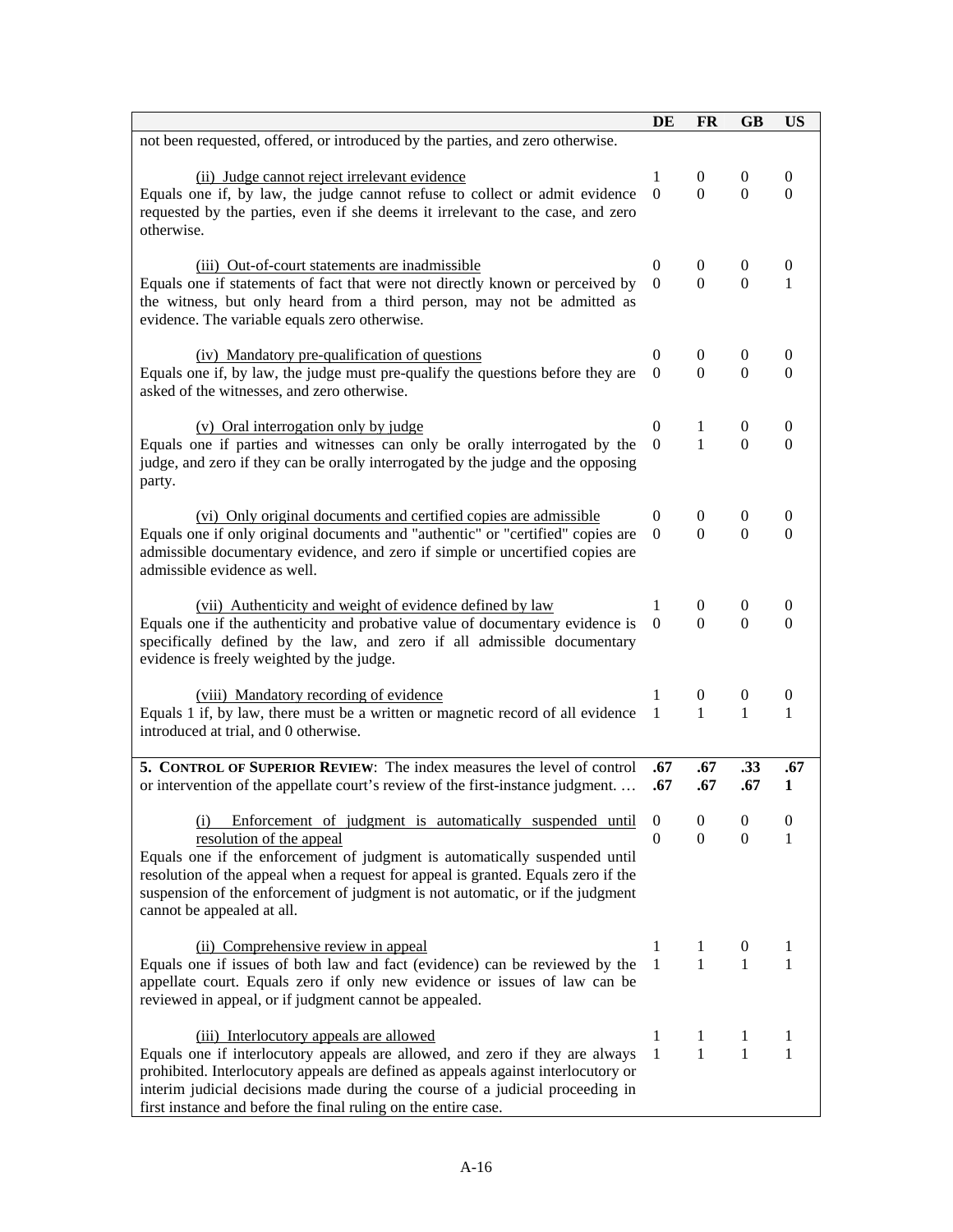| $\bf{0}$<br>.67<br>$\bf{0}$<br>6. ENGAGEMENT FORMALITIES: The index measures the formalities required<br>$\bf{0}$<br>to engage someone in the procedure or to hold him/her accountable of the<br>$\mathbf{0}$<br>.67<br>$\bf{0}$<br>$\mathbf{0}$<br>judgment<br>(i) Mandatory pre-trial conciliation<br>$\Omega$<br>$\boldsymbol{0}$<br>$\theta$<br>$\theta$<br>Equals one if the law requires plaintiff to attempt a pre-trial conciliation or<br>$\boldsymbol{0}$<br>$\mathbf{0}$<br>$\overline{0}$<br>$\overline{0}$<br>mediation before filing the lawsuit, and zero otherwise.<br>(ii) Service of process by judicial officer required<br>$\Omega$<br>1<br>$\theta$<br>$\boldsymbol{0}$<br>Equals one if the law requires the complaint to be served to the defendant<br>1<br>$\boldsymbol{0}$<br>$\overline{0}$<br>$\overline{0}$<br>through the intervention of a judicial officer, and zero if service of process may<br>be accomplished by other means.<br>(iii) Notification of judgment by judicial officer required<br>$\theta$<br>1<br>$\boldsymbol{0}$<br>$\boldsymbol{0}$<br>Equals one if the law requires the judgment to be notified to the defendant<br>1<br>$\overline{0}$<br>$\mathbf{0}$<br>$\overline{0}$<br>through the intervention of a judicial officer, and zero if notification of<br>judgment may be accomplished by other means.<br>7. INDEPENDENT PROCEDURAL ACTIONS (not counted in overall index values<br><b>below</b> ): An independent procedural action is defined as a step of the<br>procedure, mandated by law or court regulation, that demands interaction<br>between the parties or between them and the judge or court officer (e.g., filing<br>a motion, attending a hearing, mailing a letter, or seizing some goods). We<br>also count as an independent procedural action every judicial or<br>administrative writ or resolution (e.g., issuing judgment or entering a writ of<br>execution) which is legally required to advance the proceedings until the<br>enforcement of judgment. Actions are always assumed to be simultaneous if<br>possible, so procedural events that may be fulfilled in the same day and place<br>are only counted as one action. To form the index, we: $(1)$ add the minimum<br>number of independent procedural actions required to complete all the stages<br>of the process (from filing of lawsuit to enforcement of judgment); and (2)<br>normalize this number to fall between zero and one using the minimum and the<br>maximum number of independent procedural actions among the countries in<br>the sample. The index takes a value of zero for the country with the minimum<br>number of independent procedural actions, and a value of one for the country<br>with the maximum number of independent procedural actions.<br>6<br>$\mathfrak{Z}$<br>Filing and service<br>4<br>6<br>$\overline{c}$<br>2<br>4<br>The total minimum number of independent procedural actions required to<br>4<br>complete filing, admission, attachment, and service.<br>9<br><b>Trial and judgment</b><br>5<br>1<br>3<br>5<br>$\mathfrak{Z}$<br>$\overline{2}$<br>$\overline{4}$<br>The total minimum number of independent procedural actions required to<br>complete opposition to the complaint, hearing or trial, evidence, final<br>arguments, and judgment.<br><b>Enforcement</b><br>6<br>4<br>4<br>6<br>The total minimum number of independent procedural actions required to<br>complete notification and enforcement of judgment.<br>3.38<br>3.54<br>2.08<br>2.75<br><b>FORMALISM</b><br><b>INDEX</b><br>(WITHOUT<br><b>INDEPENDENT</b><br><b>PROCEDURAL</b><br>1.83<br>2.76<br>2.33<br>2.42<br><b>ACTIONS SUBINDEX)</b><br>The index measures substantive and procedural statutory intervention in<br>judicial cases at lower-level civil trial courts, and is formed by adding up the [6 | DE | FR | <b>GB</b> | US |
|-------------------------------------------------------------------------------------------------------------------------------------------------------------------------------------------------------------------------------------------------------------------------------------------------------------------------------------------------------------------------------------------------------------------------------------------------------------------------------------------------------------------------------------------------------------------------------------------------------------------------------------------------------------------------------------------------------------------------------------------------------------------------------------------------------------------------------------------------------------------------------------------------------------------------------------------------------------------------------------------------------------------------------------------------------------------------------------------------------------------------------------------------------------------------------------------------------------------------------------------------------------------------------------------------------------------------------------------------------------------------------------------------------------------------------------------------------------------------------------------------------------------------------------------------------------------------------------------------------------------------------------------------------------------------------------------------------------------------------------------------------------------------------------------------------------------------------------------------------------------------------------------------------------------------------------------------------------------------------------------------------------------------------------------------------------------------------------------------------------------------------------------------------------------------------------------------------------------------------------------------------------------------------------------------------------------------------------------------------------------------------------------------------------------------------------------------------------------------------------------------------------------------------------------------------------------------------------------------------------------------------------------------------------------------------------------------------------------------------------------------------------------------------------------------------------------------------------------------------------------------------------------------------------------------------------------------------------------------------------------------------------------------------------------------------------------------------------------------------------------------------------------------------------------------------------------------------------------------------------------------------------------------------------------------------------------------------------------------------------------------------------------------------------------------------------------------------------------------------------------------------------------------------------------------------------------------------------------------------------------------------------------------------------------------------------------------------------------------------------------------------------------------------------------------------------------------------------------------------------------------------|----|----|-----------|----|
|                                                                                                                                                                                                                                                                                                                                                                                                                                                                                                                                                                                                                                                                                                                                                                                                                                                                                                                                                                                                                                                                                                                                                                                                                                                                                                                                                                                                                                                                                                                                                                                                                                                                                                                                                                                                                                                                                                                                                                                                                                                                                                                                                                                                                                                                                                                                                                                                                                                                                                                                                                                                                                                                                                                                                                                                                                                                                                                                                                                                                                                                                                                                                                                                                                                                                                                                                                                                                                                                                                                                                                                                                                                                                                                                                                                                                                                                               |    |    |           |    |
|                                                                                                                                                                                                                                                                                                                                                                                                                                                                                                                                                                                                                                                                                                                                                                                                                                                                                                                                                                                                                                                                                                                                                                                                                                                                                                                                                                                                                                                                                                                                                                                                                                                                                                                                                                                                                                                                                                                                                                                                                                                                                                                                                                                                                                                                                                                                                                                                                                                                                                                                                                                                                                                                                                                                                                                                                                                                                                                                                                                                                                                                                                                                                                                                                                                                                                                                                                                                                                                                                                                                                                                                                                                                                                                                                                                                                                                                               |    |    |           |    |
|                                                                                                                                                                                                                                                                                                                                                                                                                                                                                                                                                                                                                                                                                                                                                                                                                                                                                                                                                                                                                                                                                                                                                                                                                                                                                                                                                                                                                                                                                                                                                                                                                                                                                                                                                                                                                                                                                                                                                                                                                                                                                                                                                                                                                                                                                                                                                                                                                                                                                                                                                                                                                                                                                                                                                                                                                                                                                                                                                                                                                                                                                                                                                                                                                                                                                                                                                                                                                                                                                                                                                                                                                                                                                                                                                                                                                                                                               |    |    |           |    |
|                                                                                                                                                                                                                                                                                                                                                                                                                                                                                                                                                                                                                                                                                                                                                                                                                                                                                                                                                                                                                                                                                                                                                                                                                                                                                                                                                                                                                                                                                                                                                                                                                                                                                                                                                                                                                                                                                                                                                                                                                                                                                                                                                                                                                                                                                                                                                                                                                                                                                                                                                                                                                                                                                                                                                                                                                                                                                                                                                                                                                                                                                                                                                                                                                                                                                                                                                                                                                                                                                                                                                                                                                                                                                                                                                                                                                                                                               |    |    |           |    |
|                                                                                                                                                                                                                                                                                                                                                                                                                                                                                                                                                                                                                                                                                                                                                                                                                                                                                                                                                                                                                                                                                                                                                                                                                                                                                                                                                                                                                                                                                                                                                                                                                                                                                                                                                                                                                                                                                                                                                                                                                                                                                                                                                                                                                                                                                                                                                                                                                                                                                                                                                                                                                                                                                                                                                                                                                                                                                                                                                                                                                                                                                                                                                                                                                                                                                                                                                                                                                                                                                                                                                                                                                                                                                                                                                                                                                                                                               |    |    |           |    |
|                                                                                                                                                                                                                                                                                                                                                                                                                                                                                                                                                                                                                                                                                                                                                                                                                                                                                                                                                                                                                                                                                                                                                                                                                                                                                                                                                                                                                                                                                                                                                                                                                                                                                                                                                                                                                                                                                                                                                                                                                                                                                                                                                                                                                                                                                                                                                                                                                                                                                                                                                                                                                                                                                                                                                                                                                                                                                                                                                                                                                                                                                                                                                                                                                                                                                                                                                                                                                                                                                                                                                                                                                                                                                                                                                                                                                                                                               |    |    |           |    |
|                                                                                                                                                                                                                                                                                                                                                                                                                                                                                                                                                                                                                                                                                                                                                                                                                                                                                                                                                                                                                                                                                                                                                                                                                                                                                                                                                                                                                                                                                                                                                                                                                                                                                                                                                                                                                                                                                                                                                                                                                                                                                                                                                                                                                                                                                                                                                                                                                                                                                                                                                                                                                                                                                                                                                                                                                                                                                                                                                                                                                                                                                                                                                                                                                                                                                                                                                                                                                                                                                                                                                                                                                                                                                                                                                                                                                                                                               |    |    |           |    |
|                                                                                                                                                                                                                                                                                                                                                                                                                                                                                                                                                                                                                                                                                                                                                                                                                                                                                                                                                                                                                                                                                                                                                                                                                                                                                                                                                                                                                                                                                                                                                                                                                                                                                                                                                                                                                                                                                                                                                                                                                                                                                                                                                                                                                                                                                                                                                                                                                                                                                                                                                                                                                                                                                                                                                                                                                                                                                                                                                                                                                                                                                                                                                                                                                                                                                                                                                                                                                                                                                                                                                                                                                                                                                                                                                                                                                                                                               |    |    |           |    |
|                                                                                                                                                                                                                                                                                                                                                                                                                                                                                                                                                                                                                                                                                                                                                                                                                                                                                                                                                                                                                                                                                                                                                                                                                                                                                                                                                                                                                                                                                                                                                                                                                                                                                                                                                                                                                                                                                                                                                                                                                                                                                                                                                                                                                                                                                                                                                                                                                                                                                                                                                                                                                                                                                                                                                                                                                                                                                                                                                                                                                                                                                                                                                                                                                                                                                                                                                                                                                                                                                                                                                                                                                                                                                                                                                                                                                                                                               |    |    |           |    |
|                                                                                                                                                                                                                                                                                                                                                                                                                                                                                                                                                                                                                                                                                                                                                                                                                                                                                                                                                                                                                                                                                                                                                                                                                                                                                                                                                                                                                                                                                                                                                                                                                                                                                                                                                                                                                                                                                                                                                                                                                                                                                                                                                                                                                                                                                                                                                                                                                                                                                                                                                                                                                                                                                                                                                                                                                                                                                                                                                                                                                                                                                                                                                                                                                                                                                                                                                                                                                                                                                                                                                                                                                                                                                                                                                                                                                                                                               |    |    |           |    |
|                                                                                                                                                                                                                                                                                                                                                                                                                                                                                                                                                                                                                                                                                                                                                                                                                                                                                                                                                                                                                                                                                                                                                                                                                                                                                                                                                                                                                                                                                                                                                                                                                                                                                                                                                                                                                                                                                                                                                                                                                                                                                                                                                                                                                                                                                                                                                                                                                                                                                                                                                                                                                                                                                                                                                                                                                                                                                                                                                                                                                                                                                                                                                                                                                                                                                                                                                                                                                                                                                                                                                                                                                                                                                                                                                                                                                                                                               |    |    |           |    |
|                                                                                                                                                                                                                                                                                                                                                                                                                                                                                                                                                                                                                                                                                                                                                                                                                                                                                                                                                                                                                                                                                                                                                                                                                                                                                                                                                                                                                                                                                                                                                                                                                                                                                                                                                                                                                                                                                                                                                                                                                                                                                                                                                                                                                                                                                                                                                                                                                                                                                                                                                                                                                                                                                                                                                                                                                                                                                                                                                                                                                                                                                                                                                                                                                                                                                                                                                                                                                                                                                                                                                                                                                                                                                                                                                                                                                                                                               |    |    |           |    |
|                                                                                                                                                                                                                                                                                                                                                                                                                                                                                                                                                                                                                                                                                                                                                                                                                                                                                                                                                                                                                                                                                                                                                                                                                                                                                                                                                                                                                                                                                                                                                                                                                                                                                                                                                                                                                                                                                                                                                                                                                                                                                                                                                                                                                                                                                                                                                                                                                                                                                                                                                                                                                                                                                                                                                                                                                                                                                                                                                                                                                                                                                                                                                                                                                                                                                                                                                                                                                                                                                                                                                                                                                                                                                                                                                                                                                                                                               |    |    |           |    |
|                                                                                                                                                                                                                                                                                                                                                                                                                                                                                                                                                                                                                                                                                                                                                                                                                                                                                                                                                                                                                                                                                                                                                                                                                                                                                                                                                                                                                                                                                                                                                                                                                                                                                                                                                                                                                                                                                                                                                                                                                                                                                                                                                                                                                                                                                                                                                                                                                                                                                                                                                                                                                                                                                                                                                                                                                                                                                                                                                                                                                                                                                                                                                                                                                                                                                                                                                                                                                                                                                                                                                                                                                                                                                                                                                                                                                                                                               |    |    |           |    |
|                                                                                                                                                                                                                                                                                                                                                                                                                                                                                                                                                                                                                                                                                                                                                                                                                                                                                                                                                                                                                                                                                                                                                                                                                                                                                                                                                                                                                                                                                                                                                                                                                                                                                                                                                                                                                                                                                                                                                                                                                                                                                                                                                                                                                                                                                                                                                                                                                                                                                                                                                                                                                                                                                                                                                                                                                                                                                                                                                                                                                                                                                                                                                                                                                                                                                                                                                                                                                                                                                                                                                                                                                                                                                                                                                                                                                                                                               |    |    |           |    |
|                                                                                                                                                                                                                                                                                                                                                                                                                                                                                                                                                                                                                                                                                                                                                                                                                                                                                                                                                                                                                                                                                                                                                                                                                                                                                                                                                                                                                                                                                                                                                                                                                                                                                                                                                                                                                                                                                                                                                                                                                                                                                                                                                                                                                                                                                                                                                                                                                                                                                                                                                                                                                                                                                                                                                                                                                                                                                                                                                                                                                                                                                                                                                                                                                                                                                                                                                                                                                                                                                                                                                                                                                                                                                                                                                                                                                                                                               |    |    |           |    |
|                                                                                                                                                                                                                                                                                                                                                                                                                                                                                                                                                                                                                                                                                                                                                                                                                                                                                                                                                                                                                                                                                                                                                                                                                                                                                                                                                                                                                                                                                                                                                                                                                                                                                                                                                                                                                                                                                                                                                                                                                                                                                                                                                                                                                                                                                                                                                                                                                                                                                                                                                                                                                                                                                                                                                                                                                                                                                                                                                                                                                                                                                                                                                                                                                                                                                                                                                                                                                                                                                                                                                                                                                                                                                                                                                                                                                                                                               |    |    |           |    |
|                                                                                                                                                                                                                                                                                                                                                                                                                                                                                                                                                                                                                                                                                                                                                                                                                                                                                                                                                                                                                                                                                                                                                                                                                                                                                                                                                                                                                                                                                                                                                                                                                                                                                                                                                                                                                                                                                                                                                                                                                                                                                                                                                                                                                                                                                                                                                                                                                                                                                                                                                                                                                                                                                                                                                                                                                                                                                                                                                                                                                                                                                                                                                                                                                                                                                                                                                                                                                                                                                                                                                                                                                                                                                                                                                                                                                                                                               |    |    |           |    |
|                                                                                                                                                                                                                                                                                                                                                                                                                                                                                                                                                                                                                                                                                                                                                                                                                                                                                                                                                                                                                                                                                                                                                                                                                                                                                                                                                                                                                                                                                                                                                                                                                                                                                                                                                                                                                                                                                                                                                                                                                                                                                                                                                                                                                                                                                                                                                                                                                                                                                                                                                                                                                                                                                                                                                                                                                                                                                                                                                                                                                                                                                                                                                                                                                                                                                                                                                                                                                                                                                                                                                                                                                                                                                                                                                                                                                                                                               |    |    |           |    |
|                                                                                                                                                                                                                                                                                                                                                                                                                                                                                                                                                                                                                                                                                                                                                                                                                                                                                                                                                                                                                                                                                                                                                                                                                                                                                                                                                                                                                                                                                                                                                                                                                                                                                                                                                                                                                                                                                                                                                                                                                                                                                                                                                                                                                                                                                                                                                                                                                                                                                                                                                                                                                                                                                                                                                                                                                                                                                                                                                                                                                                                                                                                                                                                                                                                                                                                                                                                                                                                                                                                                                                                                                                                                                                                                                                                                                                                                               |    |    |           |    |
|                                                                                                                                                                                                                                                                                                                                                                                                                                                                                                                                                                                                                                                                                                                                                                                                                                                                                                                                                                                                                                                                                                                                                                                                                                                                                                                                                                                                                                                                                                                                                                                                                                                                                                                                                                                                                                                                                                                                                                                                                                                                                                                                                                                                                                                                                                                                                                                                                                                                                                                                                                                                                                                                                                                                                                                                                                                                                                                                                                                                                                                                                                                                                                                                                                                                                                                                                                                                                                                                                                                                                                                                                                                                                                                                                                                                                                                                               |    |    |           |    |
|                                                                                                                                                                                                                                                                                                                                                                                                                                                                                                                                                                                                                                                                                                                                                                                                                                                                                                                                                                                                                                                                                                                                                                                                                                                                                                                                                                                                                                                                                                                                                                                                                                                                                                                                                                                                                                                                                                                                                                                                                                                                                                                                                                                                                                                                                                                                                                                                                                                                                                                                                                                                                                                                                                                                                                                                                                                                                                                                                                                                                                                                                                                                                                                                                                                                                                                                                                                                                                                                                                                                                                                                                                                                                                                                                                                                                                                                               |    |    |           |    |
|                                                                                                                                                                                                                                                                                                                                                                                                                                                                                                                                                                                                                                                                                                                                                                                                                                                                                                                                                                                                                                                                                                                                                                                                                                                                                                                                                                                                                                                                                                                                                                                                                                                                                                                                                                                                                                                                                                                                                                                                                                                                                                                                                                                                                                                                                                                                                                                                                                                                                                                                                                                                                                                                                                                                                                                                                                                                                                                                                                                                                                                                                                                                                                                                                                                                                                                                                                                                                                                                                                                                                                                                                                                                                                                                                                                                                                                                               |    |    |           |    |
|                                                                                                                                                                                                                                                                                                                                                                                                                                                                                                                                                                                                                                                                                                                                                                                                                                                                                                                                                                                                                                                                                                                                                                                                                                                                                                                                                                                                                                                                                                                                                                                                                                                                                                                                                                                                                                                                                                                                                                                                                                                                                                                                                                                                                                                                                                                                                                                                                                                                                                                                                                                                                                                                                                                                                                                                                                                                                                                                                                                                                                                                                                                                                                                                                                                                                                                                                                                                                                                                                                                                                                                                                                                                                                                                                                                                                                                                               |    |    |           |    |
|                                                                                                                                                                                                                                                                                                                                                                                                                                                                                                                                                                                                                                                                                                                                                                                                                                                                                                                                                                                                                                                                                                                                                                                                                                                                                                                                                                                                                                                                                                                                                                                                                                                                                                                                                                                                                                                                                                                                                                                                                                                                                                                                                                                                                                                                                                                                                                                                                                                                                                                                                                                                                                                                                                                                                                                                                                                                                                                                                                                                                                                                                                                                                                                                                                                                                                                                                                                                                                                                                                                                                                                                                                                                                                                                                                                                                                                                               |    |    |           |    |
|                                                                                                                                                                                                                                                                                                                                                                                                                                                                                                                                                                                                                                                                                                                                                                                                                                                                                                                                                                                                                                                                                                                                                                                                                                                                                                                                                                                                                                                                                                                                                                                                                                                                                                                                                                                                                                                                                                                                                                                                                                                                                                                                                                                                                                                                                                                                                                                                                                                                                                                                                                                                                                                                                                                                                                                                                                                                                                                                                                                                                                                                                                                                                                                                                                                                                                                                                                                                                                                                                                                                                                                                                                                                                                                                                                                                                                                                               |    |    |           |    |
|                                                                                                                                                                                                                                                                                                                                                                                                                                                                                                                                                                                                                                                                                                                                                                                                                                                                                                                                                                                                                                                                                                                                                                                                                                                                                                                                                                                                                                                                                                                                                                                                                                                                                                                                                                                                                                                                                                                                                                                                                                                                                                                                                                                                                                                                                                                                                                                                                                                                                                                                                                                                                                                                                                                                                                                                                                                                                                                                                                                                                                                                                                                                                                                                                                                                                                                                                                                                                                                                                                                                                                                                                                                                                                                                                                                                                                                                               |    |    |           |    |
|                                                                                                                                                                                                                                                                                                                                                                                                                                                                                                                                                                                                                                                                                                                                                                                                                                                                                                                                                                                                                                                                                                                                                                                                                                                                                                                                                                                                                                                                                                                                                                                                                                                                                                                                                                                                                                                                                                                                                                                                                                                                                                                                                                                                                                                                                                                                                                                                                                                                                                                                                                                                                                                                                                                                                                                                                                                                                                                                                                                                                                                                                                                                                                                                                                                                                                                                                                                                                                                                                                                                                                                                                                                                                                                                                                                                                                                                               |    |    |           |    |
|                                                                                                                                                                                                                                                                                                                                                                                                                                                                                                                                                                                                                                                                                                                                                                                                                                                                                                                                                                                                                                                                                                                                                                                                                                                                                                                                                                                                                                                                                                                                                                                                                                                                                                                                                                                                                                                                                                                                                                                                                                                                                                                                                                                                                                                                                                                                                                                                                                                                                                                                                                                                                                                                                                                                                                                                                                                                                                                                                                                                                                                                                                                                                                                                                                                                                                                                                                                                                                                                                                                                                                                                                                                                                                                                                                                                                                                                               |    |    |           |    |
|                                                                                                                                                                                                                                                                                                                                                                                                                                                                                                                                                                                                                                                                                                                                                                                                                                                                                                                                                                                                                                                                                                                                                                                                                                                                                                                                                                                                                                                                                                                                                                                                                                                                                                                                                                                                                                                                                                                                                                                                                                                                                                                                                                                                                                                                                                                                                                                                                                                                                                                                                                                                                                                                                                                                                                                                                                                                                                                                                                                                                                                                                                                                                                                                                                                                                                                                                                                                                                                                                                                                                                                                                                                                                                                                                                                                                                                                               |    |    |           |    |
|                                                                                                                                                                                                                                                                                                                                                                                                                                                                                                                                                                                                                                                                                                                                                                                                                                                                                                                                                                                                                                                                                                                                                                                                                                                                                                                                                                                                                                                                                                                                                                                                                                                                                                                                                                                                                                                                                                                                                                                                                                                                                                                                                                                                                                                                                                                                                                                                                                                                                                                                                                                                                                                                                                                                                                                                                                                                                                                                                                                                                                                                                                                                                                                                                                                                                                                                                                                                                                                                                                                                                                                                                                                                                                                                                                                                                                                                               |    |    |           |    |
|                                                                                                                                                                                                                                                                                                                                                                                                                                                                                                                                                                                                                                                                                                                                                                                                                                                                                                                                                                                                                                                                                                                                                                                                                                                                                                                                                                                                                                                                                                                                                                                                                                                                                                                                                                                                                                                                                                                                                                                                                                                                                                                                                                                                                                                                                                                                                                                                                                                                                                                                                                                                                                                                                                                                                                                                                                                                                                                                                                                                                                                                                                                                                                                                                                                                                                                                                                                                                                                                                                                                                                                                                                                                                                                                                                                                                                                                               |    |    |           |    |
|                                                                                                                                                                                                                                                                                                                                                                                                                                                                                                                                                                                                                                                                                                                                                                                                                                                                                                                                                                                                                                                                                                                                                                                                                                                                                                                                                                                                                                                                                                                                                                                                                                                                                                                                                                                                                                                                                                                                                                                                                                                                                                                                                                                                                                                                                                                                                                                                                                                                                                                                                                                                                                                                                                                                                                                                                                                                                                                                                                                                                                                                                                                                                                                                                                                                                                                                                                                                                                                                                                                                                                                                                                                                                                                                                                                                                                                                               |    |    |           |    |
|                                                                                                                                                                                                                                                                                                                                                                                                                                                                                                                                                                                                                                                                                                                                                                                                                                                                                                                                                                                                                                                                                                                                                                                                                                                                                                                                                                                                                                                                                                                                                                                                                                                                                                                                                                                                                                                                                                                                                                                                                                                                                                                                                                                                                                                                                                                                                                                                                                                                                                                                                                                                                                                                                                                                                                                                                                                                                                                                                                                                                                                                                                                                                                                                                                                                                                                                                                                                                                                                                                                                                                                                                                                                                                                                                                                                                                                                               |    |    |           |    |
|                                                                                                                                                                                                                                                                                                                                                                                                                                                                                                                                                                                                                                                                                                                                                                                                                                                                                                                                                                                                                                                                                                                                                                                                                                                                                                                                                                                                                                                                                                                                                                                                                                                                                                                                                                                                                                                                                                                                                                                                                                                                                                                                                                                                                                                                                                                                                                                                                                                                                                                                                                                                                                                                                                                                                                                                                                                                                                                                                                                                                                                                                                                                                                                                                                                                                                                                                                                                                                                                                                                                                                                                                                                                                                                                                                                                                                                                               |    |    |           |    |
|                                                                                                                                                                                                                                                                                                                                                                                                                                                                                                                                                                                                                                                                                                                                                                                                                                                                                                                                                                                                                                                                                                                                                                                                                                                                                                                                                                                                                                                                                                                                                                                                                                                                                                                                                                                                                                                                                                                                                                                                                                                                                                                                                                                                                                                                                                                                                                                                                                                                                                                                                                                                                                                                                                                                                                                                                                                                                                                                                                                                                                                                                                                                                                                                                                                                                                                                                                                                                                                                                                                                                                                                                                                                                                                                                                                                                                                                               |    |    |           |    |
|                                                                                                                                                                                                                                                                                                                                                                                                                                                                                                                                                                                                                                                                                                                                                                                                                                                                                                                                                                                                                                                                                                                                                                                                                                                                                                                                                                                                                                                                                                                                                                                                                                                                                                                                                                                                                                                                                                                                                                                                                                                                                                                                                                                                                                                                                                                                                                                                                                                                                                                                                                                                                                                                                                                                                                                                                                                                                                                                                                                                                                                                                                                                                                                                                                                                                                                                                                                                                                                                                                                                                                                                                                                                                                                                                                                                                                                                               |    |    |           |    |
|                                                                                                                                                                                                                                                                                                                                                                                                                                                                                                                                                                                                                                                                                                                                                                                                                                                                                                                                                                                                                                                                                                                                                                                                                                                                                                                                                                                                                                                                                                                                                                                                                                                                                                                                                                                                                                                                                                                                                                                                                                                                                                                                                                                                                                                                                                                                                                                                                                                                                                                                                                                                                                                                                                                                                                                                                                                                                                                                                                                                                                                                                                                                                                                                                                                                                                                                                                                                                                                                                                                                                                                                                                                                                                                                                                                                                                                                               |    |    |           |    |
|                                                                                                                                                                                                                                                                                                                                                                                                                                                                                                                                                                                                                                                                                                                                                                                                                                                                                                                                                                                                                                                                                                                                                                                                                                                                                                                                                                                                                                                                                                                                                                                                                                                                                                                                                                                                                                                                                                                                                                                                                                                                                                                                                                                                                                                                                                                                                                                                                                                                                                                                                                                                                                                                                                                                                                                                                                                                                                                                                                                                                                                                                                                                                                                                                                                                                                                                                                                                                                                                                                                                                                                                                                                                                                                                                                                                                                                                               |    |    |           |    |
|                                                                                                                                                                                                                                                                                                                                                                                                                                                                                                                                                                                                                                                                                                                                                                                                                                                                                                                                                                                                                                                                                                                                                                                                                                                                                                                                                                                                                                                                                                                                                                                                                                                                                                                                                                                                                                                                                                                                                                                                                                                                                                                                                                                                                                                                                                                                                                                                                                                                                                                                                                                                                                                                                                                                                                                                                                                                                                                                                                                                                                                                                                                                                                                                                                                                                                                                                                                                                                                                                                                                                                                                                                                                                                                                                                                                                                                                               |    |    |           |    |
|                                                                                                                                                                                                                                                                                                                                                                                                                                                                                                                                                                                                                                                                                                                                                                                                                                                                                                                                                                                                                                                                                                                                                                                                                                                                                                                                                                                                                                                                                                                                                                                                                                                                                                                                                                                                                                                                                                                                                                                                                                                                                                                                                                                                                                                                                                                                                                                                                                                                                                                                                                                                                                                                                                                                                                                                                                                                                                                                                                                                                                                                                                                                                                                                                                                                                                                                                                                                                                                                                                                                                                                                                                                                                                                                                                                                                                                                               |    |    |           |    |
|                                                                                                                                                                                                                                                                                                                                                                                                                                                                                                                                                                                                                                                                                                                                                                                                                                                                                                                                                                                                                                                                                                                                                                                                                                                                                                                                                                                                                                                                                                                                                                                                                                                                                                                                                                                                                                                                                                                                                                                                                                                                                                                                                                                                                                                                                                                                                                                                                                                                                                                                                                                                                                                                                                                                                                                                                                                                                                                                                                                                                                                                                                                                                                                                                                                                                                                                                                                                                                                                                                                                                                                                                                                                                                                                                                                                                                                                               |    |    |           |    |
|                                                                                                                                                                                                                                                                                                                                                                                                                                                                                                                                                                                                                                                                                                                                                                                                                                                                                                                                                                                                                                                                                                                                                                                                                                                                                                                                                                                                                                                                                                                                                                                                                                                                                                                                                                                                                                                                                                                                                                                                                                                                                                                                                                                                                                                                                                                                                                                                                                                                                                                                                                                                                                                                                                                                                                                                                                                                                                                                                                                                                                                                                                                                                                                                                                                                                                                                                                                                                                                                                                                                                                                                                                                                                                                                                                                                                                                                               |    |    |           |    |
|                                                                                                                                                                                                                                                                                                                                                                                                                                                                                                                                                                                                                                                                                                                                                                                                                                                                                                                                                                                                                                                                                                                                                                                                                                                                                                                                                                                                                                                                                                                                                                                                                                                                                                                                                                                                                                                                                                                                                                                                                                                                                                                                                                                                                                                                                                                                                                                                                                                                                                                                                                                                                                                                                                                                                                                                                                                                                                                                                                                                                                                                                                                                                                                                                                                                                                                                                                                                                                                                                                                                                                                                                                                                                                                                                                                                                                                                               |    |    |           |    |
|                                                                                                                                                                                                                                                                                                                                                                                                                                                                                                                                                                                                                                                                                                                                                                                                                                                                                                                                                                                                                                                                                                                                                                                                                                                                                                                                                                                                                                                                                                                                                                                                                                                                                                                                                                                                                                                                                                                                                                                                                                                                                                                                                                                                                                                                                                                                                                                                                                                                                                                                                                                                                                                                                                                                                                                                                                                                                                                                                                                                                                                                                                                                                                                                                                                                                                                                                                                                                                                                                                                                                                                                                                                                                                                                                                                                                                                                               |    |    |           |    |
|                                                                                                                                                                                                                                                                                                                                                                                                                                                                                                                                                                                                                                                                                                                                                                                                                                                                                                                                                                                                                                                                                                                                                                                                                                                                                                                                                                                                                                                                                                                                                                                                                                                                                                                                                                                                                                                                                                                                                                                                                                                                                                                                                                                                                                                                                                                                                                                                                                                                                                                                                                                                                                                                                                                                                                                                                                                                                                                                                                                                                                                                                                                                                                                                                                                                                                                                                                                                                                                                                                                                                                                                                                                                                                                                                                                                                                                                               |    |    |           |    |
|                                                                                                                                                                                                                                                                                                                                                                                                                                                                                                                                                                                                                                                                                                                                                                                                                                                                                                                                                                                                                                                                                                                                                                                                                                                                                                                                                                                                                                                                                                                                                                                                                                                                                                                                                                                                                                                                                                                                                                                                                                                                                                                                                                                                                                                                                                                                                                                                                                                                                                                                                                                                                                                                                                                                                                                                                                                                                                                                                                                                                                                                                                                                                                                                                                                                                                                                                                                                                                                                                                                                                                                                                                                                                                                                                                                                                                                                               |    |    |           |    |